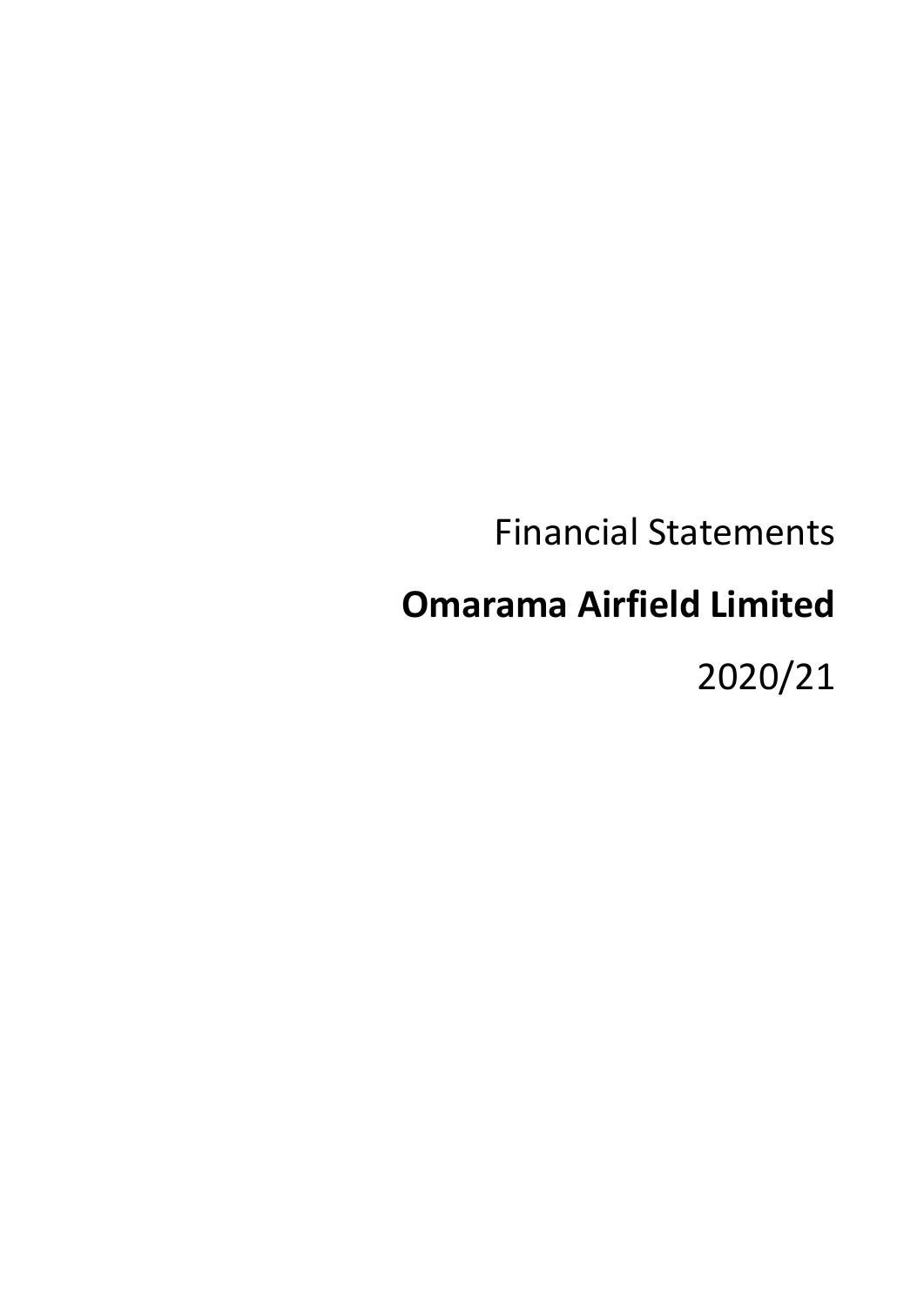# **FINANCIAL STATEMENTS INDEX**

| 1.  |  |
|-----|--|
| 2.  |  |
| 3.  |  |
| 4.  |  |
| 5.  |  |
| 6.  |  |
| 7.  |  |
| 8.  |  |
| 9.  |  |
| 10. |  |
| 11. |  |
| 12. |  |
| 13. |  |
| 14. |  |
| 15. |  |
| 16. |  |
| 17. |  |
|     |  |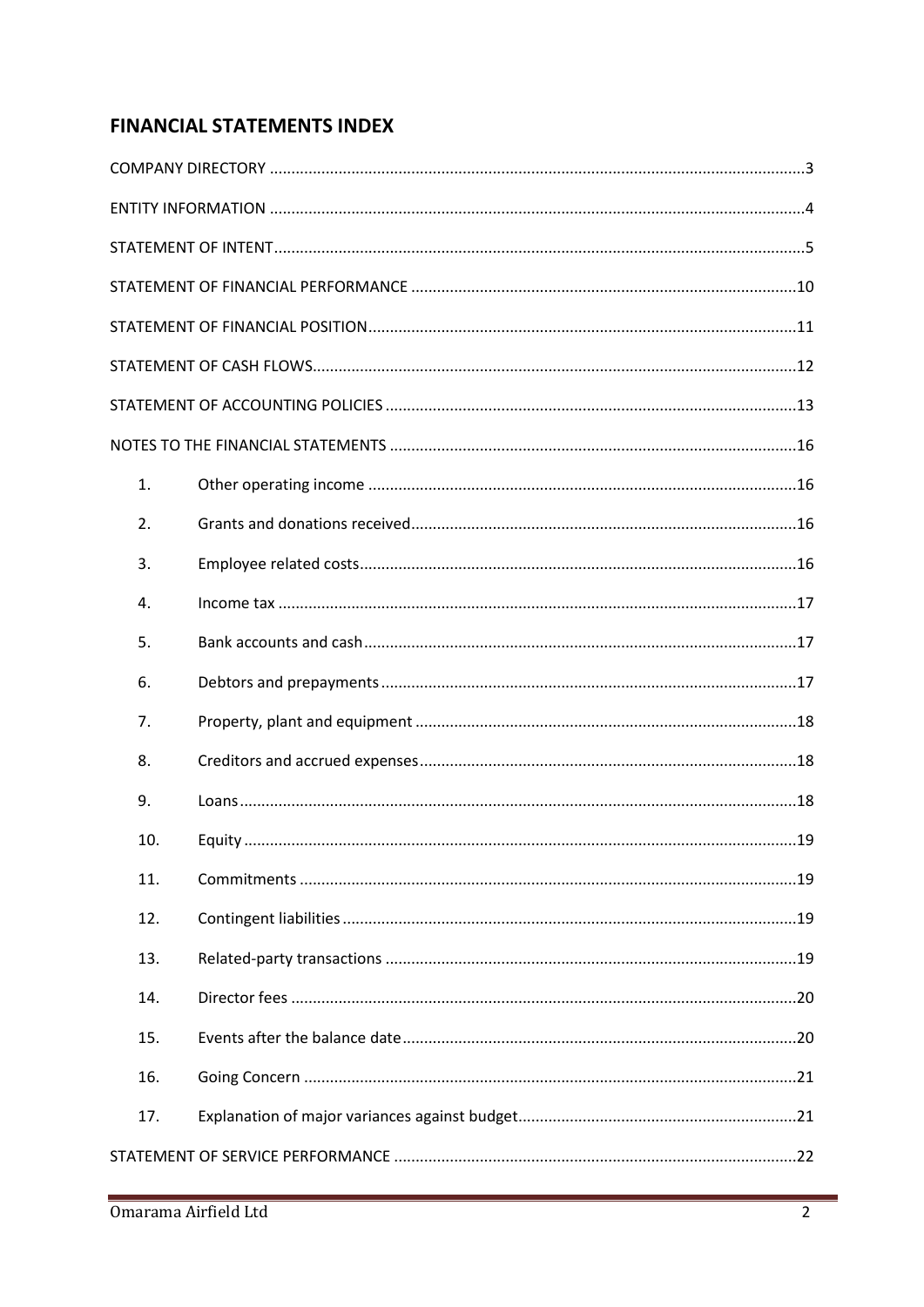# **COMPANY DIRECTORY AS AT 30 JUNE 2021**

| <b>Directors</b>          | Mr C Geddes<br>Mr T R Jones<br>Mr R A Subtil<br>Mr S M Williamson | Chairman |                                              |
|---------------------------|-------------------------------------------------------------------|----------|----------------------------------------------|
| <b>Shareholders</b>       | Waitaki District Council<br>Omarama Soaring Centre Inc            |          | 209,353 shares (50%)<br>209,353 shares (50%) |
| <b>Registered Office</b>  | Omarama Airfield<br>SH <sub>6</sub><br>Omarama<br>New Zealand     |          |                                              |
| <b>Postal Address</b>     | P O Box 284<br>Queenstown                                         |          |                                              |
| <b>Authorised Capital</b> | \$418,706                                                         |          |                                              |
| <b>Company Number</b>     | DN 411309                                                         |          |                                              |
| <b>Solicitor</b>          | Hope Legal & Associates<br>76 Thames Street<br>Oamaru             |          |                                              |
| <b>Auditor</b>            | Nexia Audit Christchurch<br>on behalf of the<br>Auditor-General   |          |                                              |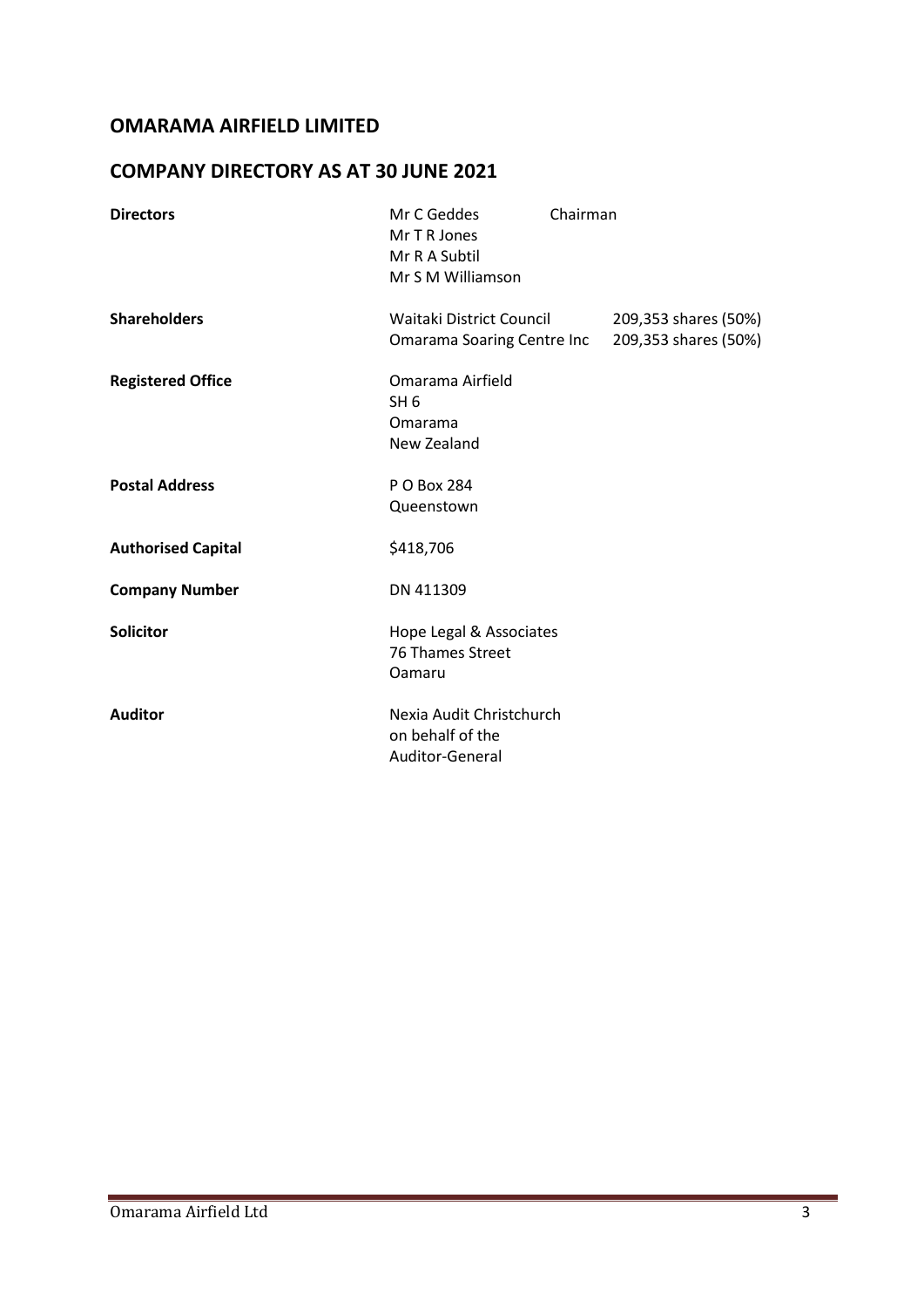# **ENTITY INFORMATION FOR THE YEAR ENDED 30 JUNE 2021**

### **Legal name**

Omarama Airfield Limited (the Company).

### **Type of entity and legal basis**

The Company is incorporated in New Zealand under the Companies Act 1993. The Company is controlled by the Waitaki District Council and the Omarama Soaring Centre Incorporated and is a council-controlled organisation as defined in section 6 of the Local Government Act 2002.

#### **The Company's purpose or mission**

The primary objective of the Company is to maintain public access to the airfield for its transport and recreational facilities while encouraging the gliding facilities and activities that make use of the world class gliding environment of the Omarama area.

### **Structure of the Company's operations, including governance arrangements**

The Company comprises a Board of four Directors who oversee the governance of the Company and are responsible for the day-to-day operations, and up to three other part time staff/subcontractors who support the directors in delivering against the Company's objectives. Two directors are appointed by the Waitaki District Council and two directors are appointed by the Omarama Soaring Centre Incorporated.

#### **Main sources of the Company's cash and resources**

A percentage of turn over from airfield operators, aircraft landing fees, and rent/lease income are the primary sources of funding to the Company.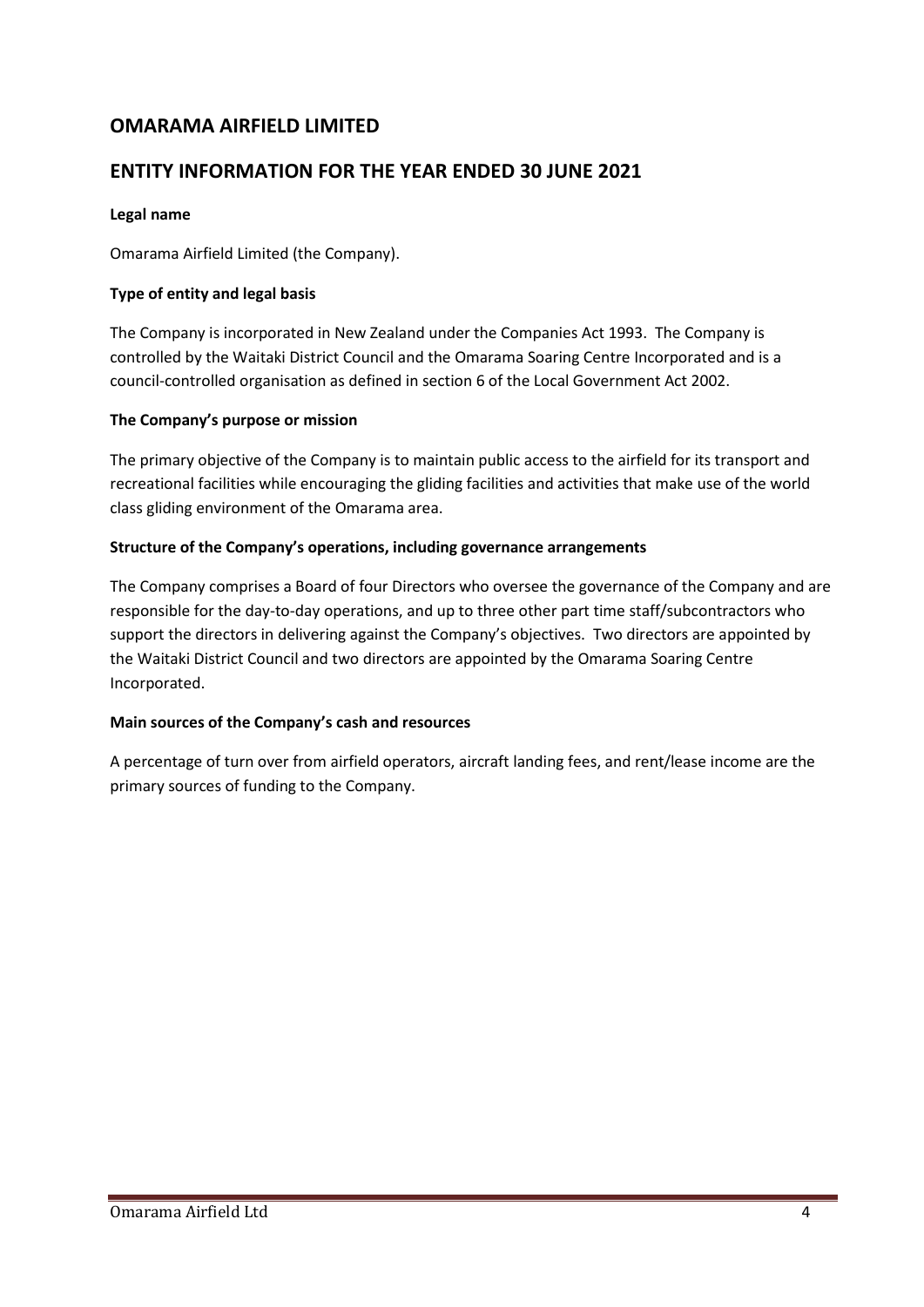### **STATEMENT OF INTENT FOR THE YEAR ENDED 30 JUNE 2021**

# **1. Introduction**

This Statement of Intent has been prepared in accordance with Clauses 9 and 10 in Schedule 8 of the Local Government Act 2002.

It identifies for 2020-21 the activities and intentions of Omarama Airfield Limited for the year and the objectives to which those activities will contribute. Performance targets and measures are specified, along with the Company's policies relating to governance and other matters.

The Statement of Intent is compiled annually in consultation with the two equal shareholders being the Waitaki District Council and the Omarama Soaring Centre Incorporated.

# **2. The Company**

### **2.1 Background**

Omarama Airfield Limited was formed in 1993 to develop and operate the Omarama Airfield. Waitaki District Council and Omarama Soaring Centre Inc. each own 50% of the shares issued by the Company. Under the provisions of the Local Government Act 2002 the company is a Council Controlled Organisation.

Council's primary objective for continued ownership is to maintain public access to the transport and recreational facilities of the airfield whilst encouraging the gliding activities which use of the world class soaring environment of the Omarama area.

### **2.2 Nature and Scope of Activities**

Omarama Airfield Limited owns the airfield land, infrastructure and common facilities and is responsible for the operation and ongoing development of the facility.

### **2.3 Objectives**

The principal objective of the Company is to provide airfield facilities that support flying activities and encourage aviation opportunities in Omarama.

The principal objective is advanced through:

- Enhancing the airfield infrastructure;
- Providing public access to airfield facilities: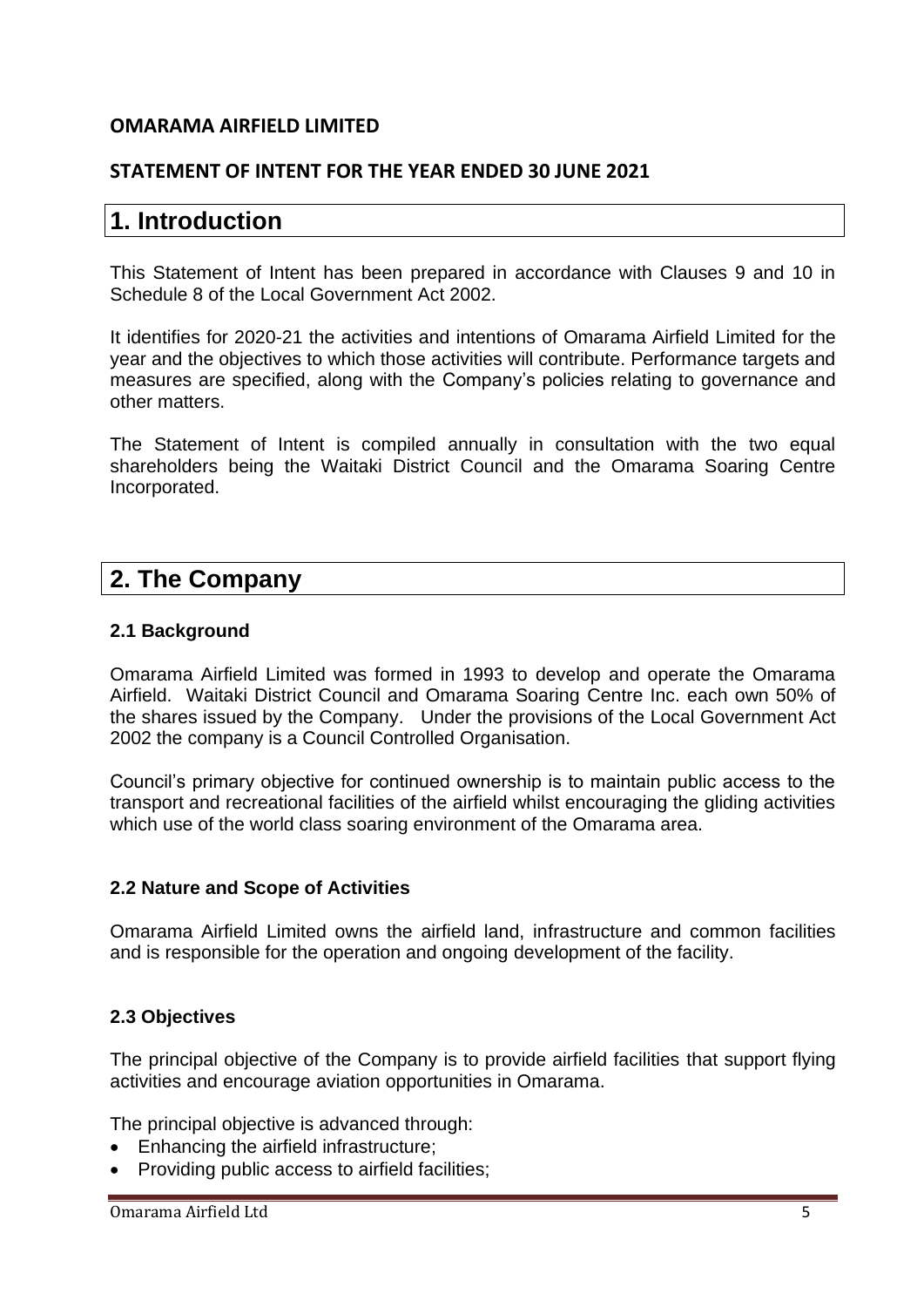- Supporting commercial operations;
- Hosting gliding courses, events and competitions;
- Hosting general aviation events;
- Hosting non-aviation events that are complementary to the airfield;
- Supporting model flying operations and events;
- Supporting aviation club activities;
- Encouraging and supporting new aviation activity;
- Supporting where appropriate the local community;
- Managing the airfield in compliance with New Zealand aviation law;
- Investigating and pursuing non-aviation revenue enhancing opportunities, and
- Marketing the aviation and recreational opportunities provided by the airfield.

# **2.4 Shareholder Expectations**

The shareholders expect that in conducting the affairs of the Company the directors shall ensure:

- Business activities are conducted in an efficient and effective manner.
- Assets and liabilities are prudently managed.
- The overall performance supports shareholder reasons for continued ownership.
- The decisions made enhance the achievement of the Company's long term objectives.
- The Company acts as a good employer and as an environmentally conscious and responsible citizen.
- That a transparent and collaborative relationship is maintained with the shareholders.

# **3. Reporting and Performance Measures**

# **3.1 Reporting Frequency and Content**

A Director of the Company shall attend the meeting at which the Annual Report is presented and may attend when the Half Yearly report is presented to the Council or the Omarama Soaring Centre.

Based on an annual balance date of 30<sup>th</sup> June the company will in accordance with the provisions of Clauses 8 and 9 of Schedule 8 and Section 64 of the Local Government Act 2002 provide to the shareholders the following reports:

# **(a) A Draft Statement of Intent**

By 1 March each year, the Directors shall deliver to the shareholders a Draft Statement of Intent for the following year.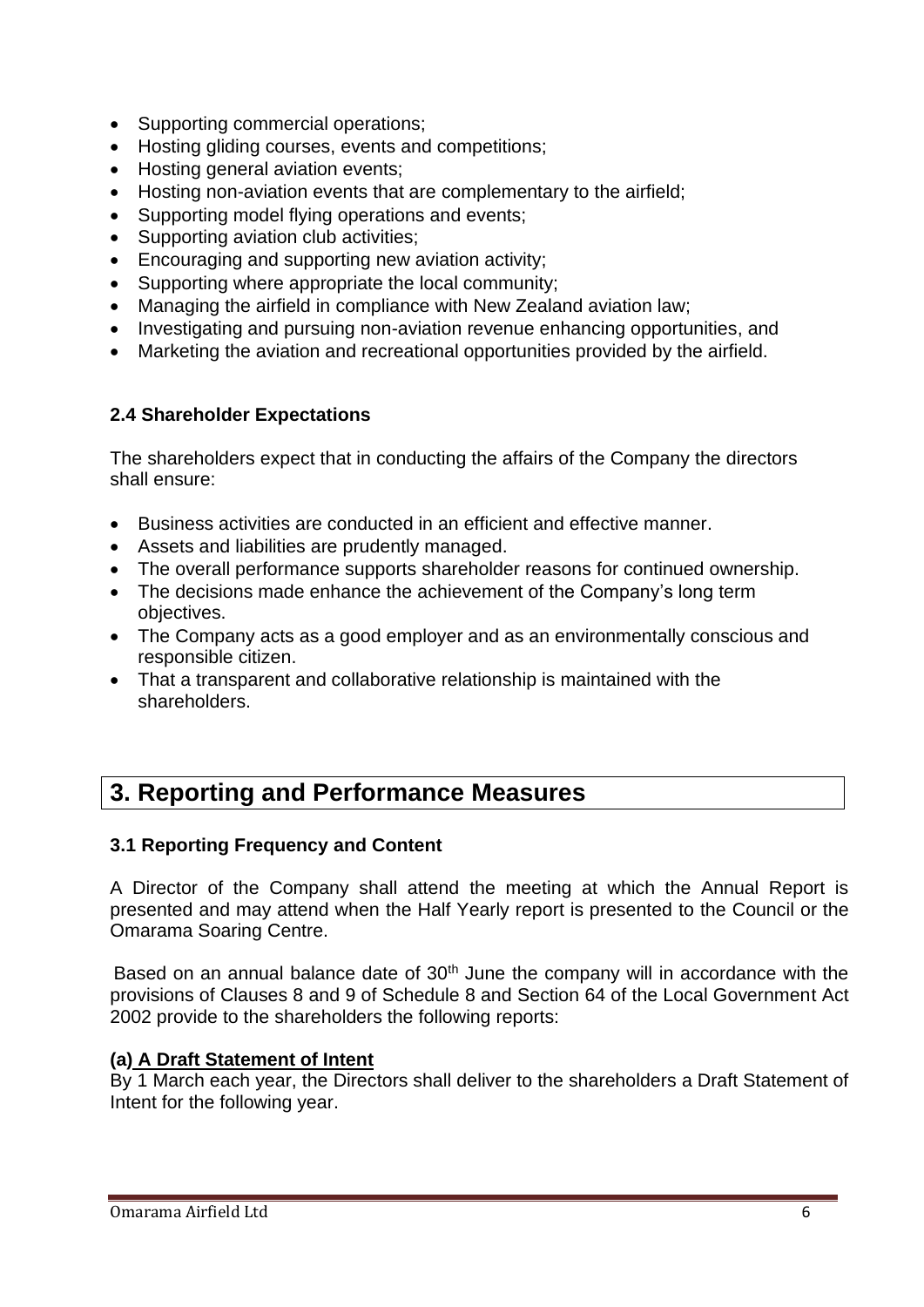# **(b) A Completed Statement of Intent**

By 30<sup>th</sup> June of each year, the Directors will deliver to the shareholders a Statement of Intent for the following year.

### **(c) A Half Yearly Report**

Within two months after the end of the first half of each financial year, the Directors shall deliver to the shareholders an un-audited report containing the information required by the Financial Reporting Act 1993. The report shall include a commentary on the first six months results and the outlook for the second six months with reference to any significant factors that are likely to have an effect on the Company's performance.

### **(d) The Annual Report**

Within three months of the end of the financial year, the Directors shall deliver to the shareholders the Annual Report that will include:

- A report on the operations of the Company to enable an informed assessment of the Company's performance, including variations from the business plan and achievements against performance targets.
- Audited financial statements as required under the Financial Reporting Act 1993.
- A report on performance against the Corporate Governance Statement.

### **3.2 Performance Targets and Measures**

Over the next three years the Company's performance targets are to:

- Maintain, operate and provide planned services within budgeted income.
- Achieve a break even or better financial result after prudent provision for asset replacement, depreciation and future trading requirements.
- Update the Company's business plan on an annual basis.
- Enhance the economic benefits to the Omarama and Ahuriri community arising from the operation and development of the airfield as measured by increased patronage of facilities and participation in events.

# **(a) Ratio of Consolidated Shareholders' Funds to Total Assets**

**'Shareholders' Funds'** (Equity) are defined as the paid-up capital plus any retained tax paid profits earned less any dividends distributed to shareholders. They include accumulated surpluses, revaluation reserves, trust funds and any other reserves or funds which have been accumulated in accounts known as either "Revenue Reserves" or "Capital Reserves".

**'Total Assets'** are defined as the sum of all current and non-current assets plus the investments of the Company.

The projected target for the ratio of shareholders' funds to total assets is at least 90%.

### **(b) Directors Estimate of the Company Value**

The Company's commercial value is estimated in all material respects to be equivalent to the paid up share capital. The directors will advise the shareholders on an annual basis if they believe the value to differ materially from this.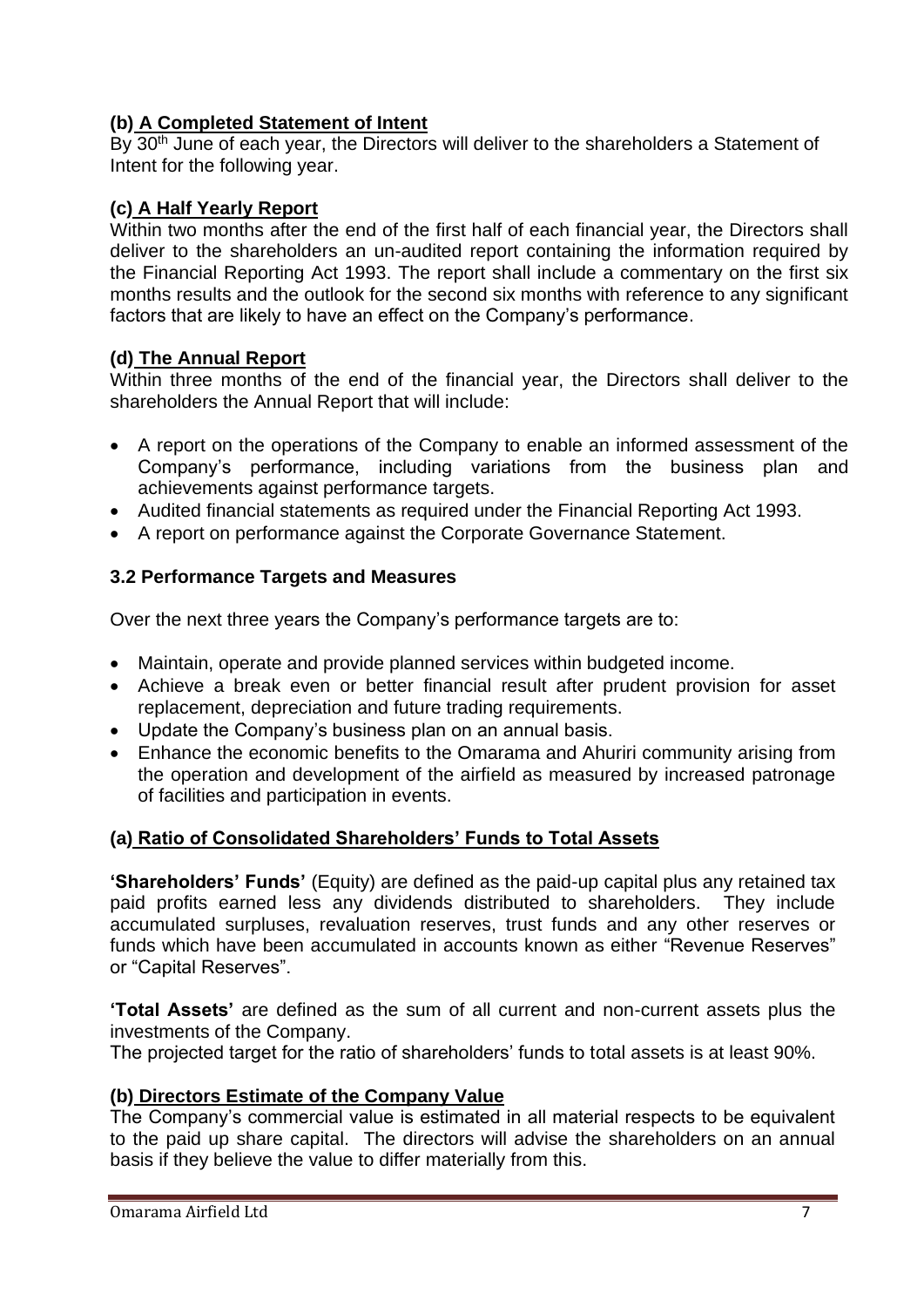# **4. Governance, Policy and Procedures**

# **4.1 Corporate Governance Statement**

# **(a) Role of the Board of Directors**

The Directors' role is defined in Section 58 of the Local Government Act 2002. This section states 'the role of a director of a council-controlled organisation is to assist the organisation to meet its objectives and any other requirements in its statement of intent' without limitation on 'the other duties that a director of a council-controlled organisation has.' The Board consults with the Company's shareholders in preparing and reviewing the Statement of Intent.

The Board meets on a regular basis and is responsible for the proper direction and control of the Company's activities as required by the Local Government Act 2002 and the Companies Act 1993.

The Board acknowledges that it is responsible for the overall control framework of the Company but it recognises that no cost effective internal control system will preclude all errors and irregularities.

### **(b) The Role of the Shareholders**

The Board will ensure that the shareholders are informed of all major developments affecting the Company. The shareholders are provided with a draft Statement of Intent and information is communicated to them via the Half Yearly and Annual Reports or if required special meetings.

The shareholders appoint the directors

### **(c) Board Appointments**

The board comprises four directors and in accordance with the constitution two are appointed by each shareholder.

The Council's director rotation policy requires its directors to retire over any three year period. Retiring Directors shall be eligible to apply for reappointment.

### **(d) Board Committees**

There are no Board Committees.

### **(e) Company Management Structure**

The four directors are involved on a day to day basis in the management of the airfield with administration and maintenance services contracted as required.

### **4.2 Dividend Policy**

It is not intended that the Company will pay a dividend

### **4.3 Accounting Policies**

The Company's accounting policies will comply with the legal requirements of the Companies Act 1993, the Financial Reporting Act 1993 and Local Government Act 2002. A full statement of Accounting Policies will be presented in the Company's Annual Report.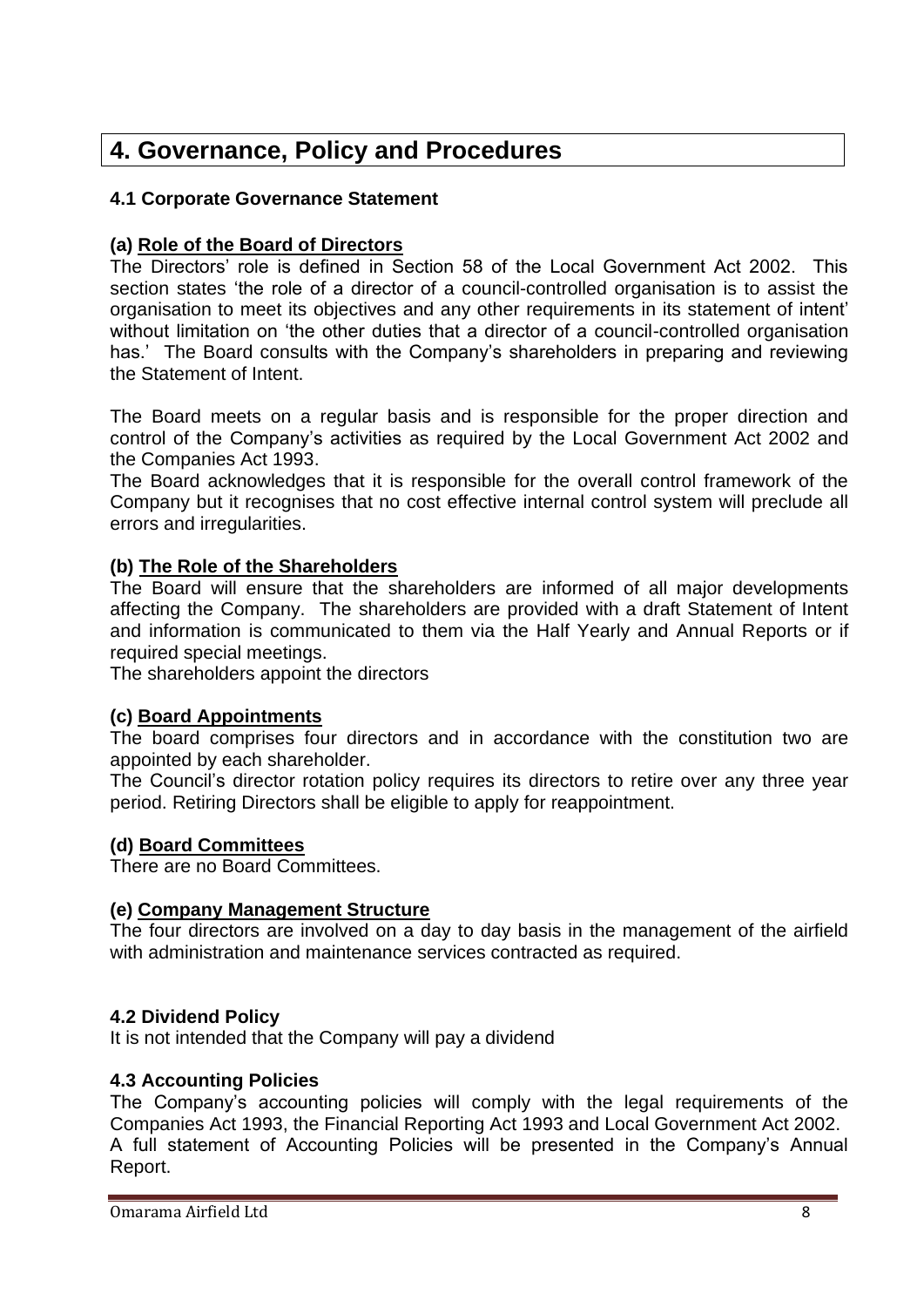### **4.4 Procedures for Acquisition of Other Interests**

The acquisition of shares or interest in other companies or organisations will only be considered by the directors where such acquisition is consistent with the long term commercial objectives of the Company.

The approval of the shareholders will be obtained prior to any such transaction.

### **4.5 Activities for Which the Company Seeks Compensation from any Local Authority**

There are no activities contemplated for which the company seeks local authority compensation.

The Council is not permitted to provide any guarantee, indemnity or security in respects of the assets, liabilities or trading activities of the Company.

### **4.6 Tendering Policy**

The Company has a tendering policy for the supply of goods and services to the Company.

Compliance with the tendering policy is recorded in the Company's Annual Report.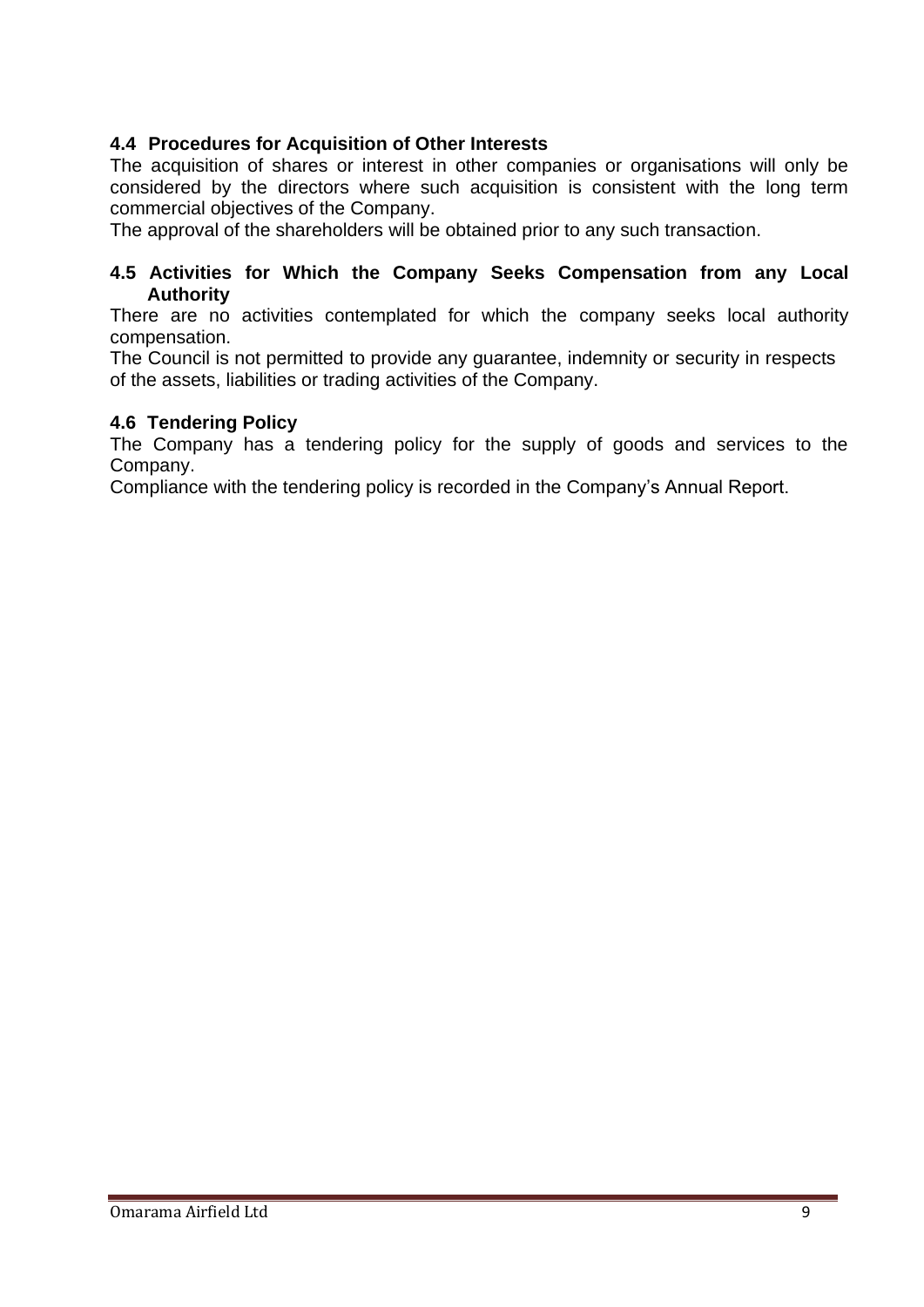### **STATEMENT OF FINANCIAL PERFORMANCE FOR THE YEAR ENDED 30 JUNE 2021**

|                                               | <b>Notes</b>   | <b>Actual</b> | <b>Budget</b> | <b>Actual</b> |
|-----------------------------------------------|----------------|---------------|---------------|---------------|
|                                               |                | 2021          | 2021          | 2020          |
|                                               |                |               | (Unaudited)   |               |
| Revenue                                       |                |               |               |               |
| Turnover percent                              |                | 24,238        | 29,400        | 60,864        |
| Landing fees                                  |                | 29,904        | 25,522        | 30,254        |
| Operator fees                                 |                | 4,744         | 4,744         | 5,234         |
| Rents & leases                                |                | 33,157        | 32,620        | 47,361        |
| Other operating income                        | $\mathbf{1}$   | 4,244         | 3,000         | 11,635        |
| Donations received                            | $\overline{2}$ | 0             | 0             | 50            |
| Interest received                             |                | 336           | 1,000         | 1,113         |
| Total revenue                                 |                | 96,623        | 96,286        | 156,510       |
| <b>Expenses</b>                               |                |               |               |               |
| Accountancy                                   |                | 13,018        | 10,500        | 9,752         |
| Audit                                         |                | 7,610         | 9,750         | 9,700         |
| Depreciation                                  |                | 50,618        | 51,000        | 50,937        |
| <b>Employee related costs</b>                 | $\overline{3}$ | 23,146        | 15,000        | 33,084        |
| Fuel                                          |                | 2,474         | 3,000         | 3,544         |
| General expenses                              |                | 1,333         | 1,000         | 895           |
| Insurance                                     |                | 8,135         | 8,135         | 8,135         |
| Interest                                      |                | 0             | 0             | 0             |
| Power                                         |                | 8,214         | 7,000         | 8,714         |
| Professional fees                             |                | 0             | 1,000         | 220           |
| Rates                                         |                | 24,310        | 24,300        | 23,981        |
| Repairs & maintenance                         |                | 17,299        | 10,000        | 11,518        |
| <b>Terminal expenses</b>                      |                | 959           | 5,000         | 1,991         |
| Travel                                        |                | 1,500         | 1,500         | 1,800         |
| <b>Total expenses</b>                         |                | 158,619       | 147,185       | 164,271       |
| Surplus/(deficit) before tax                  |                | (61, 996)     | (50, 899)     | (7, 760)      |
| Income tax expense                            | 4              |               | <sup>0</sup>  | 2,767         |
| Surplus/(deficit) after tax                   |                | (61, 996)     | (50, 899)     | (10, 527)     |
| Other comprehensive revenue & expenses        |                |               |               |               |
| Loss on revaluation of infrastructural assets | 7              | 0             | 0             | (9, 269)      |
| Total other comprehensive revenue & expenses  |                | 0             | 0             | (9, 269)      |
| Total comprehensive revenue & expenses        |                | (61, 996)     | (50, 899)     | (19, 796)     |

Explanations of major variances against budget are provided in note 16.

The Statement of Accounting Policies and Notes to the Financial Statements are an integral part of, and should be read in conjunction with the Financial Statements.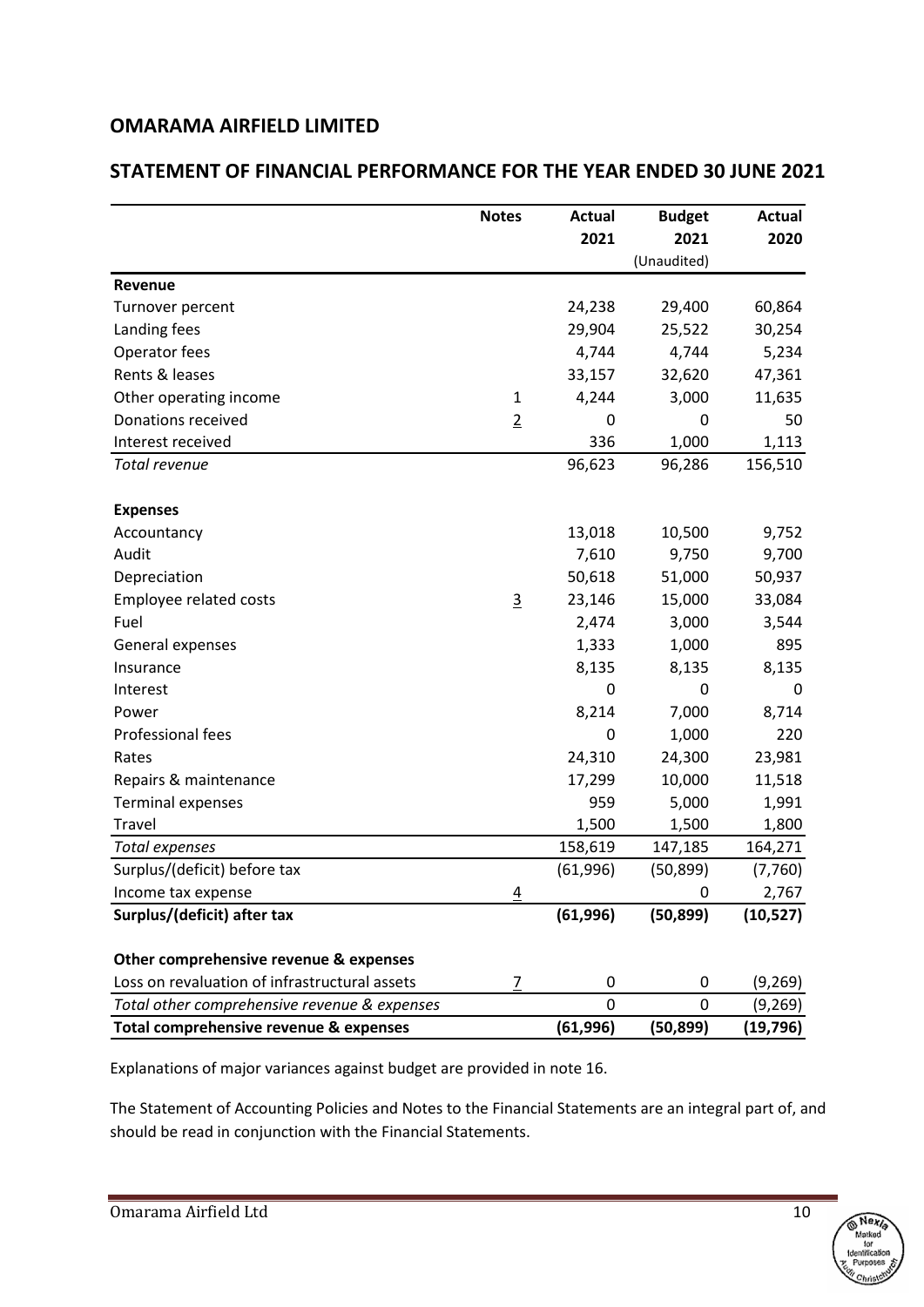#### STATEMENT OF FINANCIAL POSITION AS AT 30 JUNE 2021

|                                     | Notes        | Actual<br>2021 | Budget<br>2021<br>(Unaudited) | Actual<br>2020 |
|-------------------------------------|--------------|----------------|-------------------------------|----------------|
| Assets                              |              |                |                               |                |
| <b>Current assets</b>               |              |                |                               |                |
| Bank accounts & cash                | Ä.           | 145.289        | 156,404                       | 158,803        |
| Debtors & prepayments               | Ġ.           | 13,449         | 11,562                        | 10,095         |
| Total current assets                |              | 158,738        | 168,066                       | 168,898        |
| Non-current assets                  |              |                |                               |                |
| Property, plant & equipment         | ¥            | 3,164,147      | 3,161,407                     | 3,212,407      |
| Total non-current assets            |              | 3.164.147      | 3,161,407                     | 3,212,407      |
| Total assets                        |              | 3.322,885      | 3,329,473                     | 3,381,305      |
| <b>Liabilities</b>                  |              |                |                               |                |
| <b>Current liabilities</b>          |              |                |                               |                |
| Creditors & accrued expenses        | Š.           | 24,826         | 22,398                        | 21, 25.1.      |
| Loans                               | Ş            | 9,717          | 2.500                         | 2,500          |
| Total current irabilities           |              | 34,543         | 24,898.                       | 23,751         |
| Non-current liabilites              |              |                |                               |                |
| Loans                               | $\mathbf{2}$ | 1,013          | 5,730                         | 8,230          |
| Total non-current (labilities       |              | 1.013          | 5,730                         | 8,230          |
| <b>Total liabilities</b>            |              | 35,556         | 30,627                        | 31,981         |
| Total assets less total liabilities |              | 3,287,329      | 3,298,846                     | 3,349,324      |
| Company equity                      |              |                |                               |                |
| Share capital                       | 10.          | 418,706        | 418,706                       | 418,706        |
| Capital reserve                     | 10           | 798,570        | 798,570                       | 798,570        |
| <b>Revaluation Reserve</b>          | 10           | 2,012,058      | 2,012,058                     | 2,012,058      |
| Accumulated surpluses               | 18           | 57,996         | 69,512                        | 119,991        |
| Total company equity                |              | 3,287,329      | 3,198,846                     | 3,349,324      |

Explanations of major variances against budget are provided in note 16.

The Statement of Accounting Policies and Notes to the Financial Statements are an Integral part of, and should be read in conjunction with the Financial Statements.

These financial statements were authorised for issue by the Board of Directors on  $23(912)$ 

Director fdreitin  $2792$  $27|9|2|$ 

.<br>Omarama Altfleld Ltd



11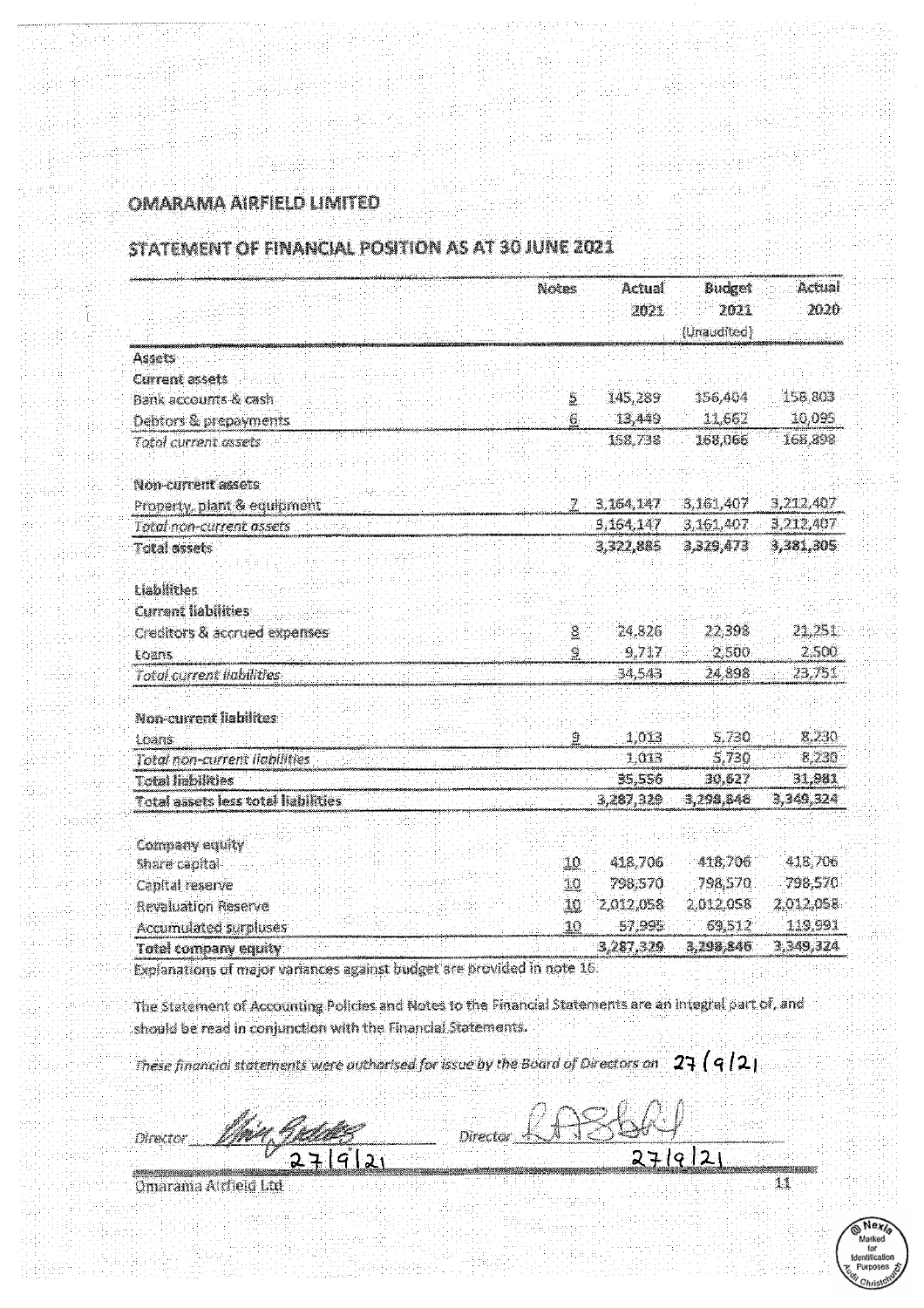|                                                       | <b>Notes</b>   | Actual    | <b>Budget</b> | Actual     |
|-------------------------------------------------------|----------------|-----------|---------------|------------|
|                                                       |                | 2021      | 2021          | 2020       |
|                                                       |                |           | (Unaudited)   |            |
| Cash flows from operating activities                  |                |           |               |            |
| Receipts from operating                               |                | 93,637    | 95,286        | 157,405    |
| Receipts from interest (net)                          |                | 336       | 1,000         | 1,113      |
| Receipts from donations                               | $\overline{2}$ |           |               | 50         |
| Receipt from tax refund                               |                | 412       |               | 256        |
| Payments to suppliers and employees                   |                | (94, 110) | (96, 185)     | (107, 938) |
| <b>Income Tax</b>                                     |                | (2,059)   |               | (1,000)    |
| GST (net)                                             |                | (9, 373)  |               | 1,046      |
| Net cashflow from operating activities                |                | (11, 156) | 101           | 50,932     |
|                                                       |                |           |               |            |
| Cashflows from investing and financing activities     |                |           |               |            |
| Proceeds from loans                                   |                |           |               |            |
| Payments to acquire property, plant, and equipment    |                | (2,358)   |               | (6, 225)   |
| Repayment of loans                                    |                |           | (2,500)       | (5, 430)   |
| Net cash flow from investing and financing activities |                | (2,358)   | (2,500)       | (11, 655)  |
| Net increase/(decrease) in cash for the year          |                | (13, 514) | (2,399)       | 39,278     |
| Add opening bank accounts and cash                    |                | 158,803   | 158,803       | 119,525    |
| <b>Closing bank accounts and cash</b>                 |                | 145,289   | 156,404       | 158,803    |

### **STATEMENT OF CASH FLOWS FOR THE YEAR ENDED 3O JUNE 2021**

Explanations of major variances against budget are provided in note 16.

The Statement of Accounting Policies and Notes to the Financial Statements are an integral part of, and should be read in conjunction with the Financial Statements.

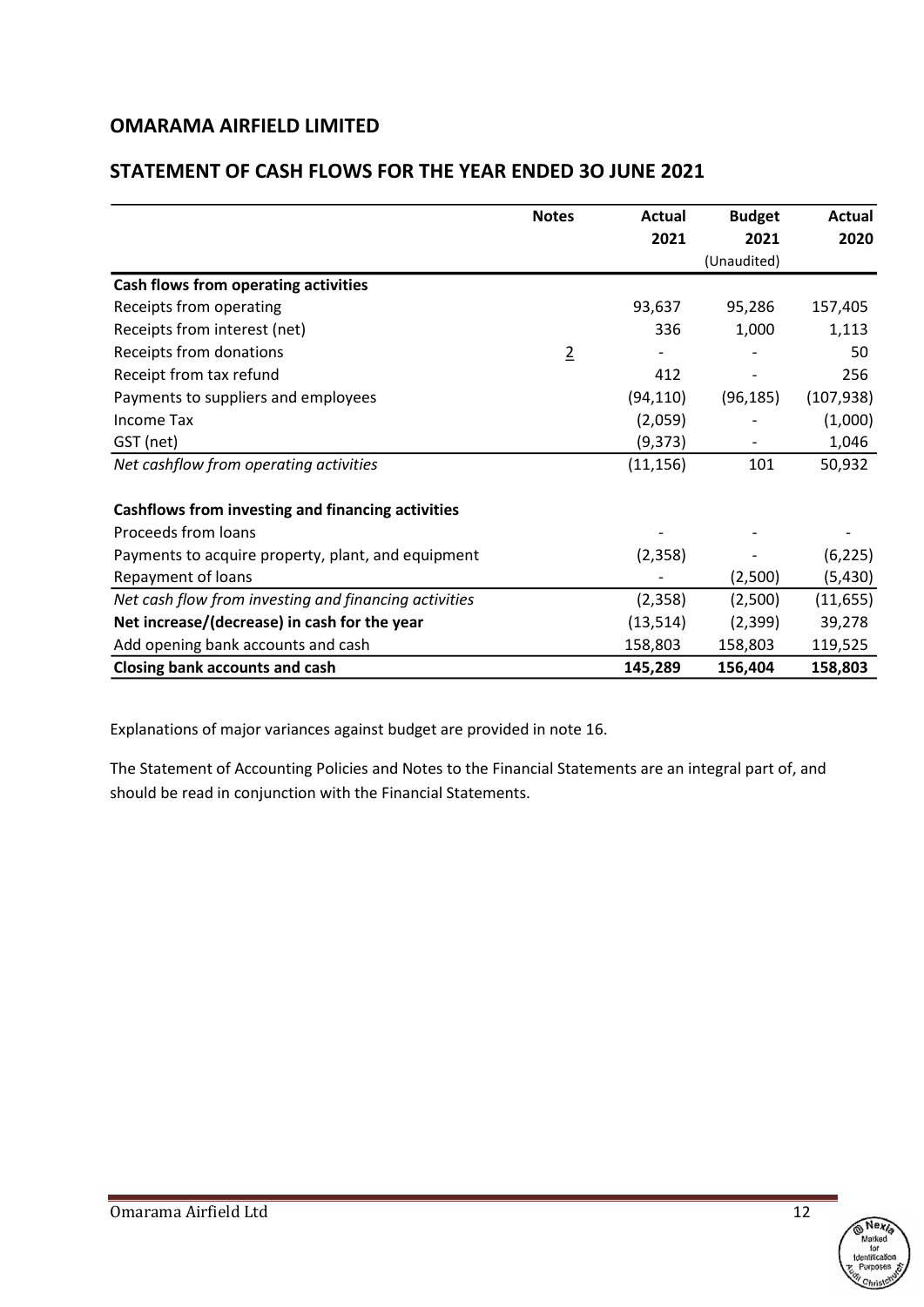# **STATEMENT OF ACCOUNTING POLICIES FOR THE YEAR ENDED 30 JUNE 2021**

### **ACCOUNTING POLICIES APPLIED**

#### *BASIS OF PREPARATION*

The Board has elected to apply PBE SFR-A (PS) *Public Benefit Entity Simple Format Reporting – Accrual (Public Sector)* on the basis that the Company does not have public accountability (as defined) and has total annual expenses of less than \$2 million.

All transactions in the financial statements are reported using the accrual basis of accounting.

The financial statements are prepared on the assumption that the Company will continue to operate in the foreseeable future.

There were no changes to accounting policies for the year.

#### *GOODS AND SERVICES TAX*

The Company is registered for GST. All amounts in the financial statements are recorded exclusive of GST, except for debtors and creditors, which are stated inclusive of GST.

#### *SIGNIFICANT ACCOUNTING POLICIES*

#### **Revenue**

#### *Operating revenue*

Operating revenue represents the revenue earned from the Company's airfield operations in the ordinary course of business and are recognised when invoiced.

#### *Interest revenue*

Interest revenue is recorded as it is earned during the year.

#### *Donations revenue*

Donations revenue is recognised when received.

#### **Operating and overhead expenses**

Operating costs and overheads are expensed when the related goods or services have been received.

#### **Bank accounts and cash**

Banks accounts and cash comprise cash on hand, cheque and savings accounts, and deposits held at call with banks.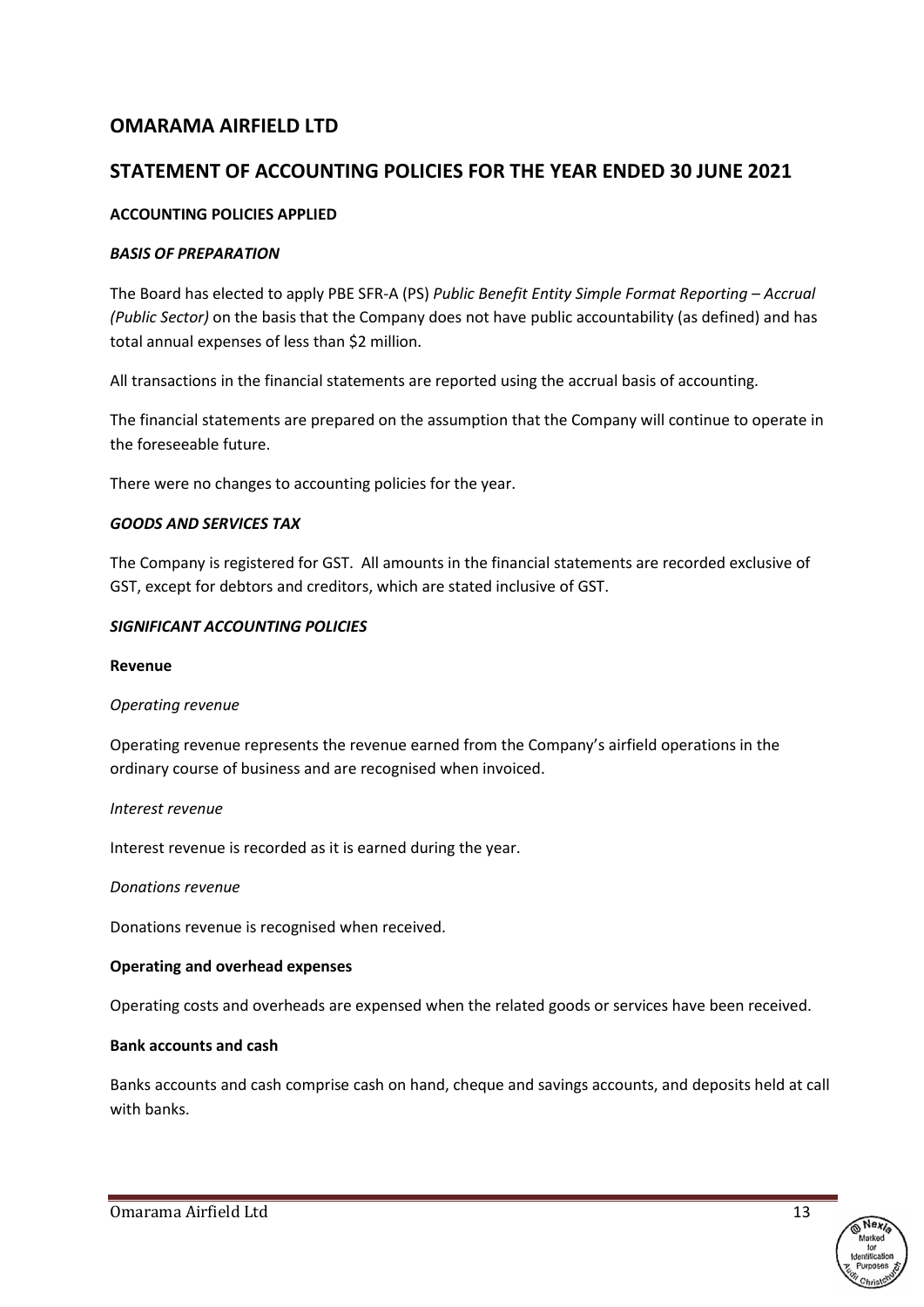#### **Debtors**

Debtors are initially recorded at the amount owed. When it is likely the amount owed (or some portion) will not be collected, a provision for impairment is recognised and the loss is recorded as a bad debt expense.

#### **Property, plant, and equipment**

Property, plant and equipment is recorded at valuation as determined by independent valuer Aon every two years for land, buildings and infrastructure, at cost for other assets, less accumulated depreciation and impairment losses. Donated assets are recognised upon receipt of the asset if the asset has a useful life of 12 months or more, and the current value of the asset is readily obtainable and significant. Significant donated assets for which current values are not readily obtainable are not recognised.

For an asset to be sold, the asset is impaired if the market price for an equivalent asset falls below its carrying amount.

For an asset to be used by the Company, the asset is impaired if the value to the Company in using the asset falls below the carrying amount of the asset.

Depreciation is provided on a straight-line basis at rates that will write off the cost of the assets over their useful lives. The useful lives and associated depreciation rates of major classes of assets have been estimated as follows:

| Land:                   | Land is not depreciated. |                                 |
|-------------------------|--------------------------|---------------------------------|
| Buildings:              | <b>Terminal</b>          | structure 50 years (2%)         |
|                         |                          | roof 15 years (6.67%)           |
|                         |                          | fitout 25 years $(4%)$          |
|                         |                          | services 15 years (6.67%)       |
|                         |                          | site improvements 5 years (20%) |
|                         | Café                     | structure 40 years (2.5%)       |
|                         |                          | roof 15 years (6.67%)           |
|                         |                          | fitout 15 years (6.67%)         |
|                         |                          | services 10 years (10%)         |
|                         |                          | site improvements 5 years (20%) |
|                         | Workshop                 | structure 50 years (2%)         |
|                         |                          | roof 20 years (5%)              |
|                         |                          | fitout 30 years (3.33%)         |
|                         |                          | services 5 years (20%)          |
| Infrastructure: Roading |                          | 13 years (7.69%)                |
|                         | Fencing                  | 13 years (7.69%)                |
|                         | Signage                  | 29 years (3.45%)                |
|                         | Water Supply             | 13 years (7.69%)                |

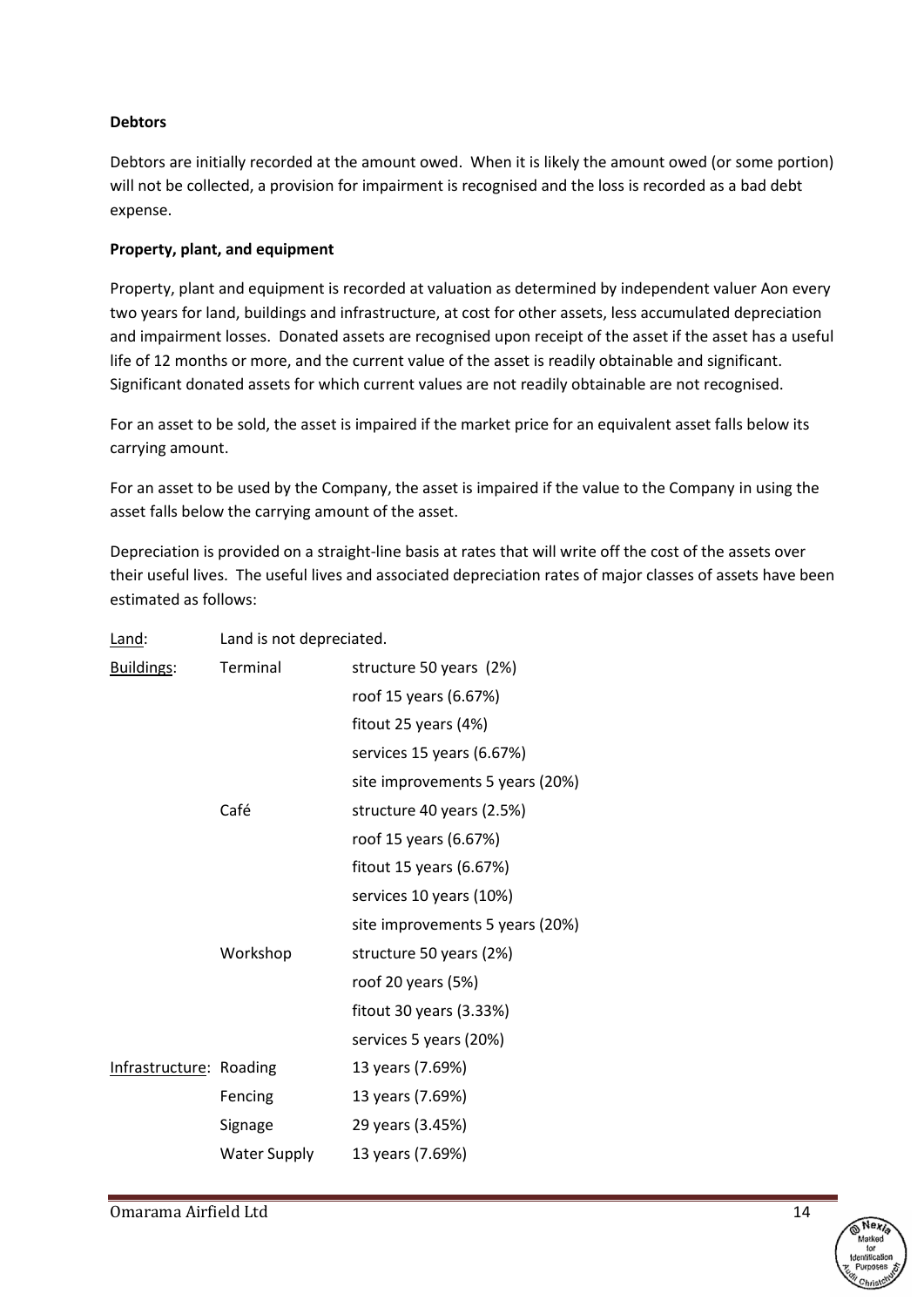Other Assets: Other assets are depreciated over their expected useful lives.

| <b>Motor Vehicles</b>               | 8 years (12.5%) |
|-------------------------------------|-----------------|
| <b>Electronics</b>                  | 5 years (20%)   |
| Fixtures & Fittings 8 years (12.5%) |                 |

#### **Creditors and accrued expenses**

Creditors and accrued expenses are measured at the amount owed.

#### **Loans**

Loans are recognised at the amount borrowed from the lender. Loan balances include any interest accrued at year-end that has not yet been paid.

#### **Provisions**

The Company recognises a provision for future expenditure of uncertain amount or timing when there is a present obligation as a result of a past event, it is probable that expenditure will be required to settle the obligation and a reliable estimate can be made of the amount of the obligation.

#### **Income tax**

Tax expense is calculated using the taxes payable method. As a result, no allowance is made for deferred tax. Tax expense includes the current tax liability and adjustments to prior year tax liabilities.

#### **Budget figures**

The budget figures are derived from the statement of intent as approved by the Board at the beginning of the financial year. The budget figures have been prepared in accordance with Tier 3 standards, using accounting policies that are consistent with those adopted by the Board in preparing these financial statements.

#### **Tier 2 PBE Accounting Standards applied**

The Company has not applied any Tier 2 Accounting Standards in preparing its financial statements.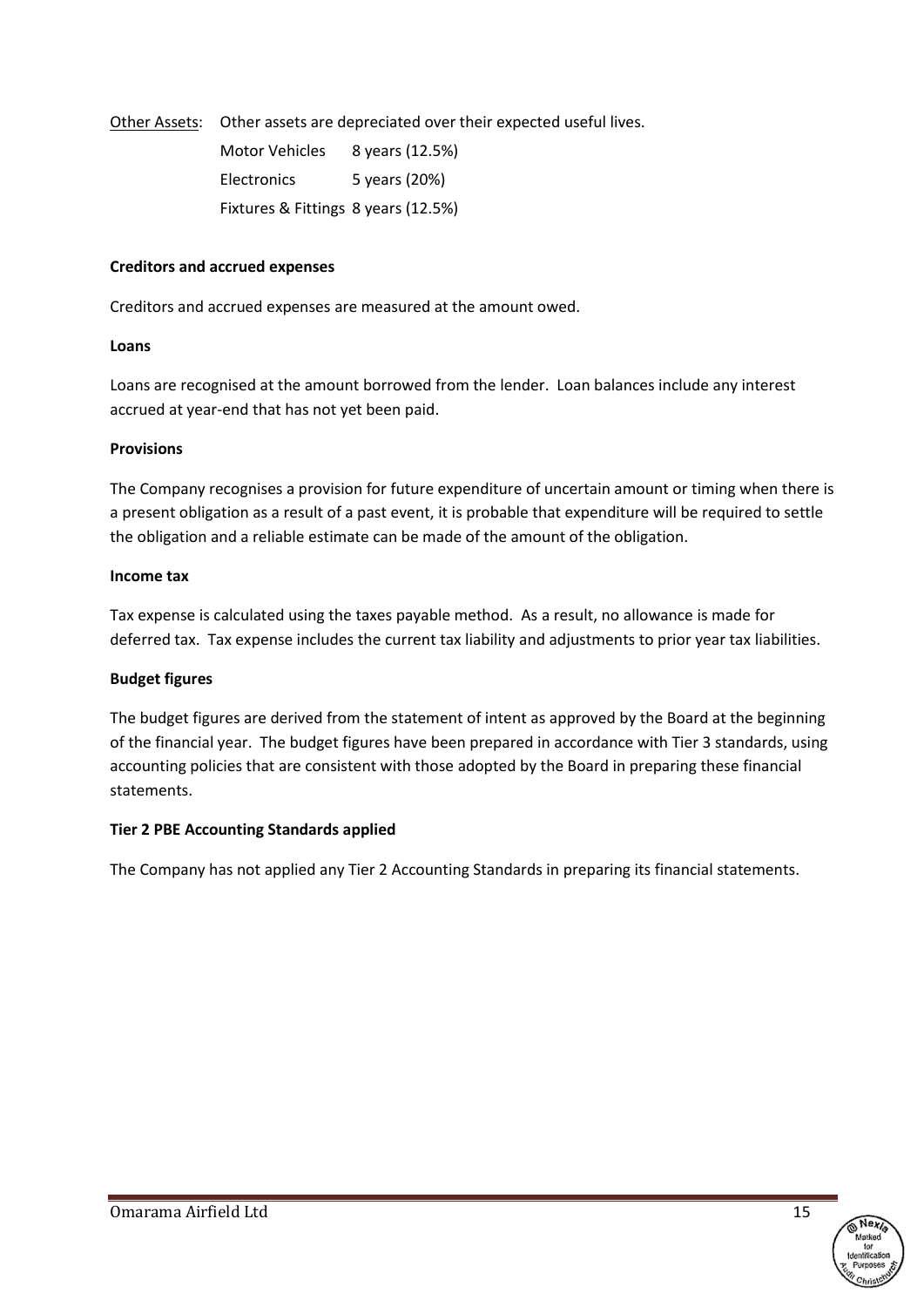### **NOTES TO THE FINANCIAL STATEMENTS FOR THE YEAR ENDED 30 JUNE 2021**

# **1 Other Operating Income**

|                                                              | 2021                     | 2020   |
|--------------------------------------------------------------|--------------------------|--------|
| Covid wage subsidy                                           | 1,334                    | 9,896  |
| WDC reimburse extra audit & accounting costs for revaluation | 2.910                    | ٠      |
| WDC easement for waste water disposal field                  | $\overline{\phantom{a}}$ | 1,739  |
| Total other operating income                                 | 4.244                    | 11,635 |

### **2 Grants and donations received**

|                                              | 2021                     | 2020 |
|----------------------------------------------|--------------------------|------|
| Donated cash - Omarama Model Aircraft Club   | $\overline{\phantom{0}}$ |      |
| Total grants and donations received          |                          |      |
| Donatod goods or senvices are not researised |                          |      |

Donated goods or services are not recognised.

# **3 Employee related costs**

|                                     | 2021   | 2020   |
|-------------------------------------|--------|--------|
| <b>Wages</b>                        | 20.887 | 32,314 |
| Secretarial contractor              | 2,184  | 635    |
| Accident compensation               | 75     | 135    |
| <b>Total employee related costs</b> | 23.146 | 33,084 |

Staff are employed on a casual or seasonal basis and their pay rates are inclusive of holiday pay. There were no accrued employee related costs at balance date.

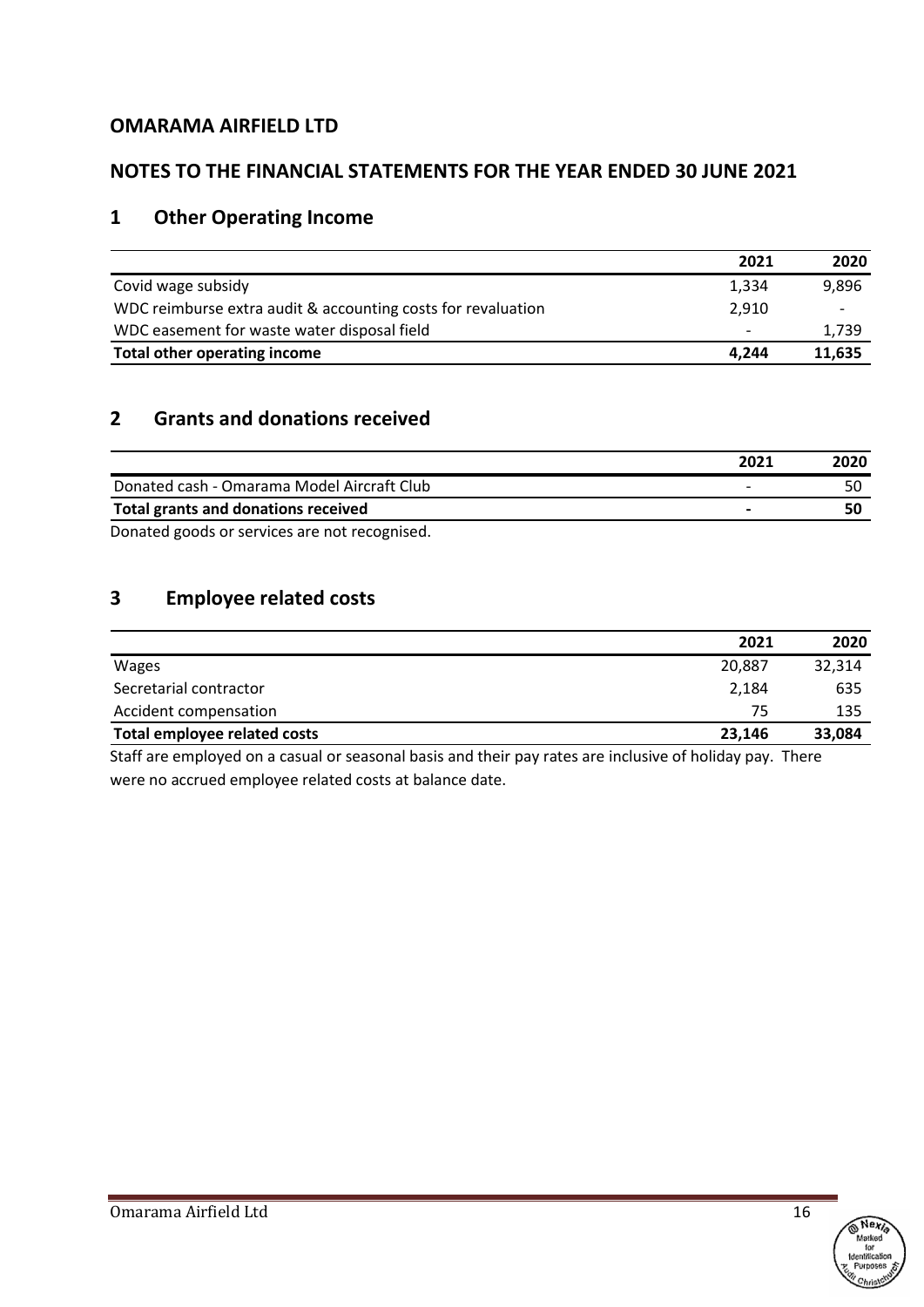### **4 Income tax**

|                                                                | 2021      | 2020     |
|----------------------------------------------------------------|-----------|----------|
| Current tax                                                    | 0         | 0        |
| Adjustments to current tax in prior years                      | 0         | 0        |
| Income tax expense                                             | 0         | $\Omega$ |
| Relationship between income tax expense and accounting surplus |           |          |
| Net surplus/(deficit) before tax                               | (61, 996) | (7,760)  |
| Tax at 28%                                                     | (17, 359) | (2, 173) |
| Plus/(less) tax effects of:                                    |           |          |
| Non-taxable revenue                                            | 0         | 0        |
| Non-deductible expenses                                        | 0         | 0        |
| Timing differences re depreciation                             | 10,739    | 10,750   |
| Tax losses carried forward (utilised)                          | 0         | (5, 810) |
| Tax losses (not utilised)                                      | (6,620)   | 0        |
| Income tax expense                                             | 0         | 2,767    |
| <b>Imputation Credits</b>                                      | 2021      | 2020     |
| Opening Balance 1/7/20                                         | 15,339    | 14,400   |
| <b>Taxation Paid</b>                                           | 2,059     | 1,195    |
| <b>Taxation Refunded</b>                                       | (412)     | (256)    |
| <b>Closing Balance 30/6/21</b>                                 | 16,986    | 15,339   |

# **5 Bank accounts and cash**

|                              | 2021    | 2020    |
|------------------------------|---------|---------|
| Cash on hand                 | 30      | 10      |
| Trading account              | 7,340   | 10,376  |
| Oncall account               | 15,356  | 56,344  |
| Serious saver account        | 122,563 | 92,072  |
| Total bank accounts and cash | 145,289 | 158,803 |

# **6 Debtors and prepayments**

|                                      | 2021                     | 2020                     |
|--------------------------------------|--------------------------|--------------------------|
| Gross debtors                        | 3,871                    | 824                      |
| Provision for impairment             | $\overline{\phantom{a}}$ | $\overline{\phantom{a}}$ |
| Net debtors                          | 3,871                    | 824                      |
| GST refund due                       | 1,393                    | 1,135                    |
| Prepayments                          | 8,186                    | 8,135                    |
| Tax refund due                       | $\overline{\phantom{a}}$ | $\overline{\phantom{a}}$ |
| <b>Total debtors and prepayments</b> | 13,449                   | 10,095                   |



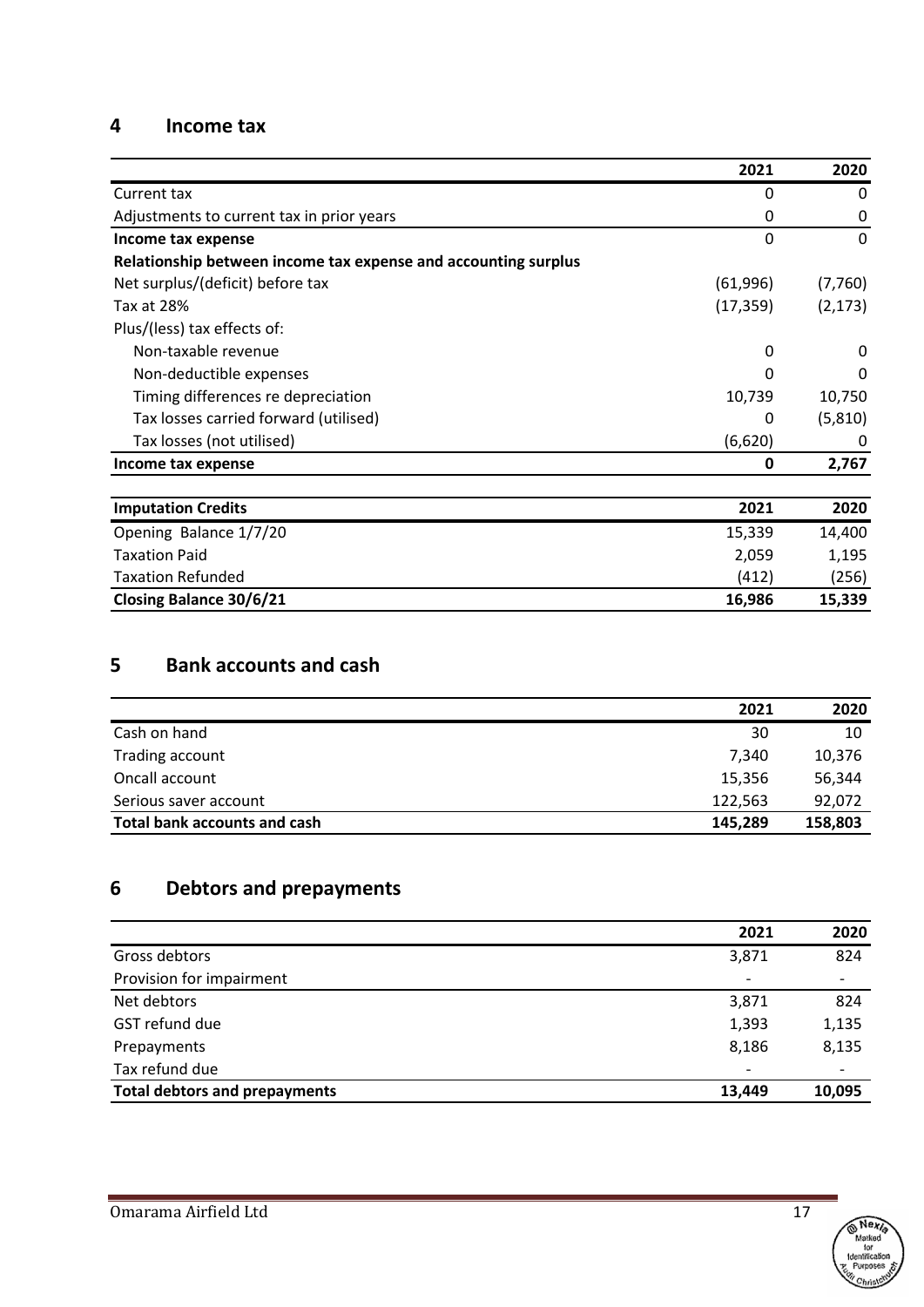# **7 Property, plant and equipment**

|                   | <b>Opening</b> |       | <b>Depreciation</b>                   | <b>Closing</b> |                 | <b>Source</b>        |
|-------------------|----------------|-------|---------------------------------------|----------------|-----------------|----------------------|
|                   | carrying       |       | &                                     | carrying       | Current         | & date of            |
|                   | amount         |       | <b>Additions Disposals impairment</b> | amount         | valuation       | valuation            |
| 2019/20           |                |       |                                       |                | PPE 7 and PPE 8 |                      |
| Land & buildings  | 3,106,300      |       | (37,516)                              | 3,068,784      |                 | 3,106,300 Aon 1/7/19 |
| Infrastructure    | 134,900        | 6,225 | (10, 034)                             | 131,091        |                 | 134,900 Aon 1/7/19   |
| Plant & equipment | 15,919         |       | (3, 387)                              | 12,532         |                 |                      |
| <b>Total</b>      | 3,257,119      | 6,225 | (50,937)                              | 3,212,407      | 3,241,200       |                      |
| 2020/21           |                |       |                                       |                |                 |                      |
| Land & buildings  | 3,068,784      |       | (37,516)                              | 3,031,268      |                 |                      |
| Infrastructure    | 131,091        | 2,358 | (10,049)                              | 123,400        |                 |                      |
| Plant & equipment | 12,532         |       | (3,054)                               | 9,478          |                 |                      |
| <b>Total</b>      | 3,212,407      | 2,358 | (50,618)                              | 3,164,147      |                 |                      |

# **8 Creditors and accrued expenses**

|                                             | 2021                     | 2020   |
|---------------------------------------------|--------------------------|--------|
| Creditors                                   | 17,125                   | 8,479  |
| Taxation payable                            | 91                       | 1,738  |
| Wages subsidy unused                        | $\overline{\phantom{a}}$ | 1,334  |
| Accrued expenses                            | 7.610                    | 9,700  |
| <b>Total creditors and accrued expenses</b> | 24,826                   | 21.251 |

### **9 Loans**

|                                  | 2021   | 2020   |
|----------------------------------|--------|--------|
| <b>Current portion</b>           |        |        |
| Loan from Omarama Soaring Centre | 9,717  | 2,500  |
| <b>Non-current portion</b>       |        |        |
| Loan from Omarama Soaring Centre | 1.013  | 8,230  |
| <b>Total loans</b>               | 10,730 | 10,730 |

The Omarama Soaring Centre loaned the company \$25,000 in November 2015 to assist with the upgrade of the café building. Per the deed the loan is repayable over 10 years with annual repayments being a minimum of 50% of annual income that the borrower receives from its 5% levy on operation of the café business.

An annual loan repayment of \$7,217 was paid on 20 July 2021.

The loan is unsecured and issued at a nil interest rate.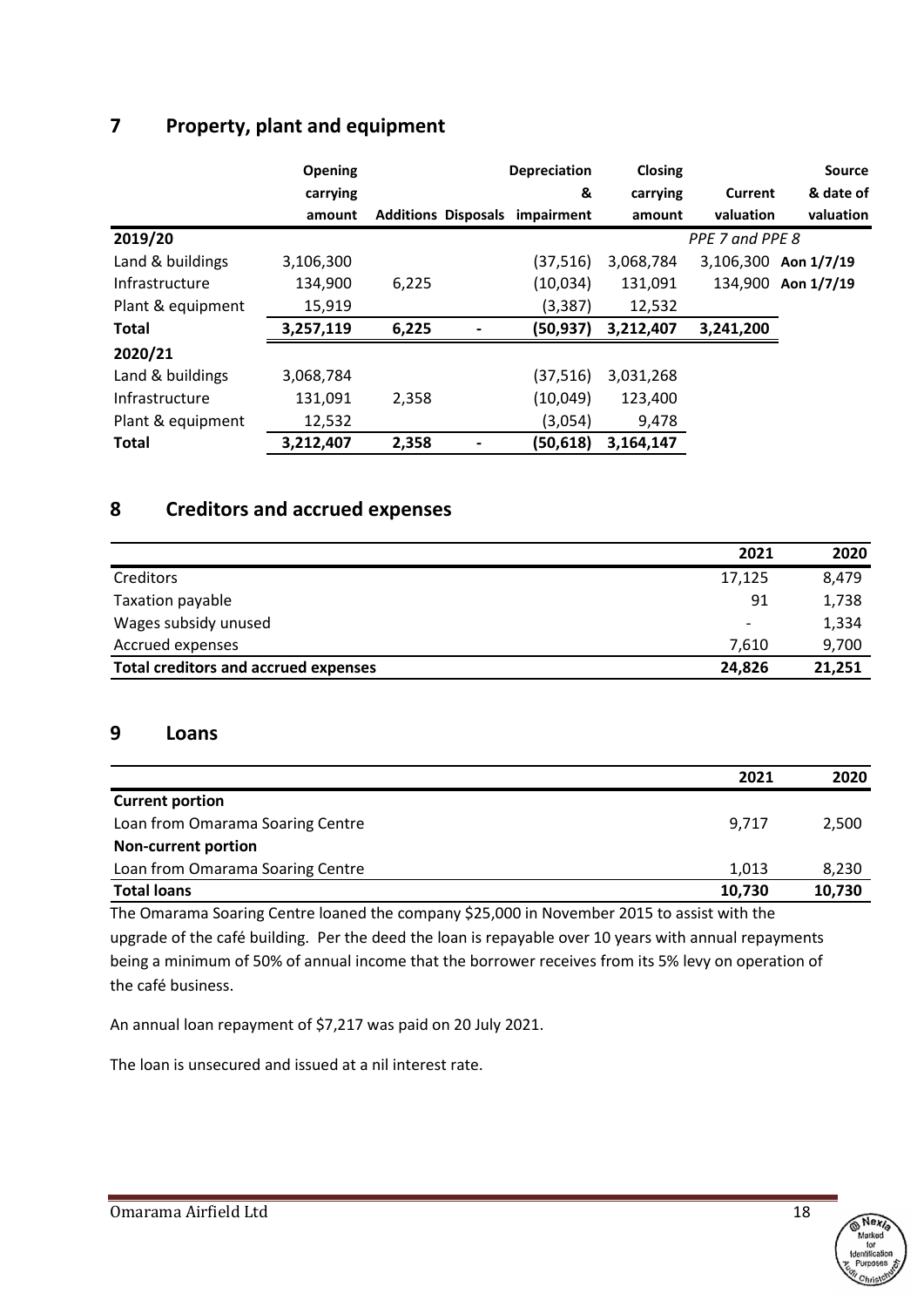# **10 Equity**

|                                | 2021      | 2020      |
|--------------------------------|-----------|-----------|
| <b>Contributed capital</b>     |           |           |
| Balance at 1 July              | 418,706   | 418,706   |
| Capital contribution           |           |           |
| <b>Balance at 30 June</b>      | 418,706   | 418,706   |
|                                |           |           |
| <b>Capital reserve</b>         |           |           |
| Balance at 1 July              | 798,570   | 798,570   |
| Capital gain on disposal       |           |           |
| <b>Balance at 30 June</b>      | 798,570   | 798,570   |
|                                |           |           |
| <b>Revaluation reserve</b>     |           |           |
| Balance at 1 July              | 2,012,058 |           |
| Gain (loss) on revaluation     |           | 2,012,058 |
| Balance at 30 June             | 2,012,058 | 2,012,058 |
|                                |           |           |
| <b>Accumulated surpluses</b>   |           |           |
| Balance at 1 July              | 119,991   | 139,787   |
| Surplus/(deficit) for the year | (61, 996) | (19, 796) |
| <b>Balance at 30 June</b>      | 57,995    | 119,991   |
| <b>Total equity</b>            | 3,287,329 | 3,349,324 |

# **11 Commitments**

The company has no commitments (2020 \$nil).

# **12 Contingent liabilities**

There are no contingent liabilities (2020 \$nil).

# **13 Related-party transactions**

### *Related-party transactions significant to the Company requiring disclosure*

Total revenue received from Omarama Soaring Centre Incorporated was \$7,150 (2020: \$6,076), plus rates of \$14,401 (2020: \$14,135), plus wages reimbursements of \$14,358 (2020: \$nil), and \$242 (2020: \$171) was owing by Omarama Soaring Centre Incorporated at balance date.

Total payments to the Omarama Soaring Centre Incorporated were \$1,078 (2020: \$968). \$353 (2020: \$nil), plus \$7,217 (2020: \$nil) annual loan repayment was owed to Omarama Soaring Centre Incorporated at balance date. The amount owing on the loan from Omarama Soaring Centre was \$3,513 (2020: \$10,730) at balance date.

Total revenue received from Waitaki District Council was \$3,530 (2020: \$2,049). \$nil (2020: \$nil) was owing by Waitaki District Council at balance date.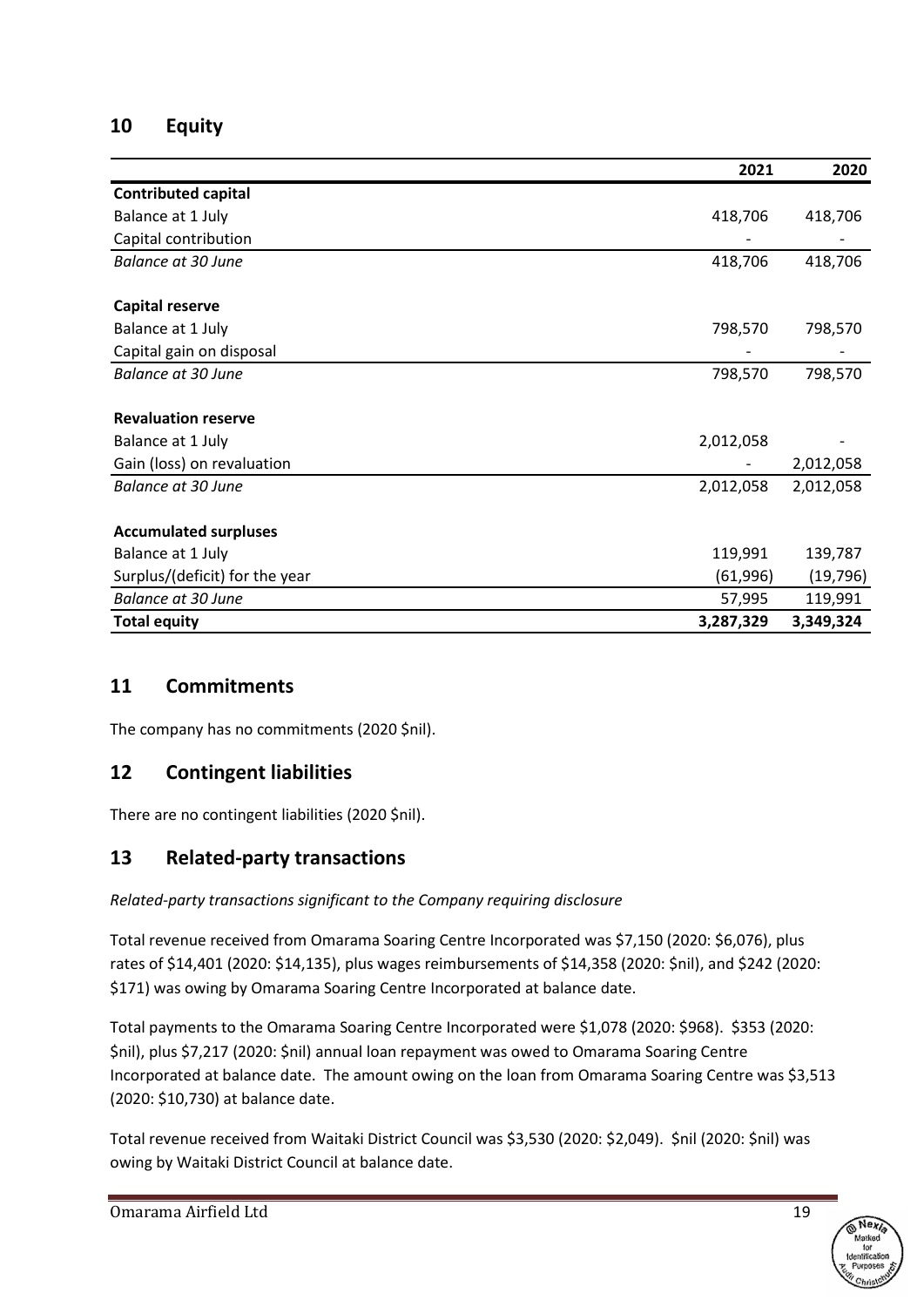Total payments to Waitaki District Council were \$22,778 (2020: \$22,503). \$44 (2020: \$nil) was owed to Waitaki District Council at balance date.

Director Terry Jones received remuneration totalling \$1,250 (2020: \$2,500). \$nil (2020: \$nil) was owed to Terry Jones at balance date.

Directors were paid a travel reimbursement: Clive Geddes \$500 (2020: \$500), Terry Jones \$600 (2020: \$600), Richard Subtil \$350 (2020: \$nil), and Simon Williamson \$350 (2020: \$nil). This amount of \$1,800 (2020: \$1,800) was owing at balance date.

All Directors flying from the Omarama airfield paid landing fees throughout the year at the market rate for use of the airfield and no monies were owing by them at balance date.

Clive Geddes has a 1/3 interest in MT Syndicate which has a 3.77% shareholding in Sailplane Hangars Ltd. Simon Williamson is the sole director and shareholder of Glenbrook Station (2010) Ltd which has a 5.78% shareholding in Sailplane Hangars. Total revenue from Sailplane Hangars Ltd was \$1,648 (2020: \$1,787) and \$nil (2020: \$nil) was owing at balance date. There were no payments to the Sailplane Hangars Ltd.

Terry Jones' Kea Trust has a 9% shareholding in the Third Hangar Company Ltd. Total revenue from the Third Hangar Company Ltd was \$1,222 (2020: \$1,324) and \$nil (2020: \$nil) was owing at balance date. There were no payments to the Third Hangar Company Ltd.

Terry Jones has a 3.17% shareholding in Omarama Hangar Ltd. Total revenue from Omarama Hangar Ltd was \$1,503 (2020: \$1,619) and \$nil (2020: \$nil) was owing at balance date. There were no payments to Omarama Hangar Ltd.

Terry Jones' Kea Trust owns a chalet on land leased by Omarama Soaring Centre.

### **14 Director Fees**

|                       | 2021                     | 2020  |
|-----------------------|--------------------------|-------|
| <b>Clive Geddes</b>   | $\overline{\phantom{0}}$ |       |
| Terry Jones           | 1,250                    | 2,500 |
| <b>Richard Subtil</b> | $\overline{\phantom{0}}$ |       |
| Simon Williamson      | $\overline{\phantom{0}}$ |       |
| Total director fees   | 1,250                    | 2,500 |
|                       |                          |       |

# **15 Events after balance date**

In August 2021 the Government imposed a nation-wide lockdown at Covid Level 4. At the time of preparing this report the full impact of the lockdown is indeterminate, but is not expected to have a material financial impact on the organisation.

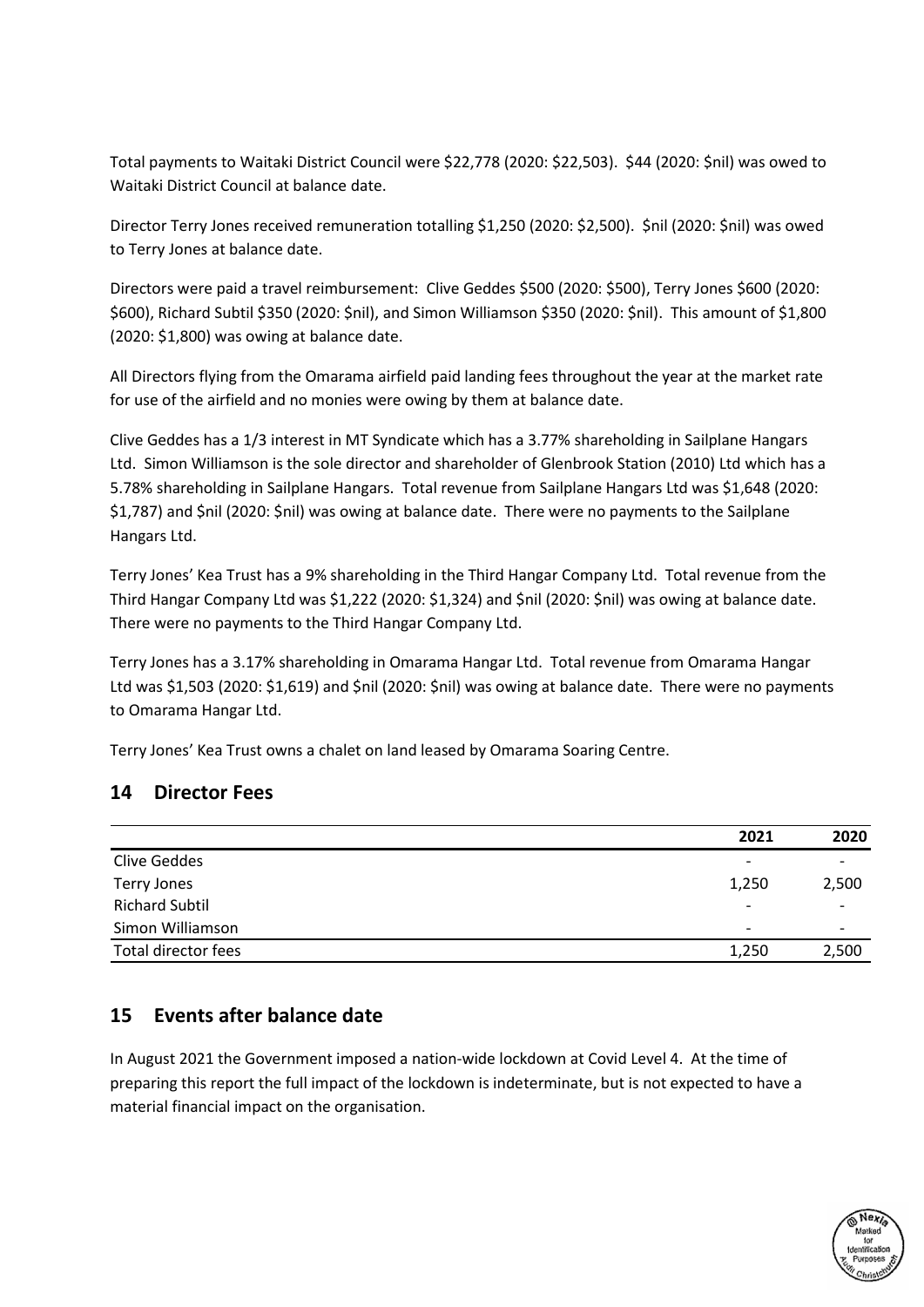# **16 Going Concern**

Whilst Glide Omarama ceased operations in March 2020, it is being replaced by multiple smaller operators, they hope that after a couple of years they combined will have grown to the original size of Glide Omarama. This has had a negative effect on the 5% income, number of flights and rental of office space in the terminal building. The COVID pandemic has exacerbated this reduction in income, but not by a significant amount. While overseas travel is restricted there will be few overseas visiting glider pilots, but a larger number of New Zealand pilots who can't go overseas will increase their flying in New Zealand and Omarama in particular. It is hoped that COVID alone will not be responsible for a significant reduction in the aviation activity in Omarama. The company has sufficient working capital to continue operating as a going concern.

# **17 Explanation of major variances against budget**

Explanations for major variances from the Company's budgeted figures in the 30 June 2021 statement of intent are as follows:

### **Statement of financial performance**

Employee related costs were \$8,146 over budget as they included the expense of cleaning the terminal of \$4,000 which was budgeted for under Terminal expenses, plus unexpected airfield repair jobs.

Repairs & maintenance was over budget \$7,299 due to the spraying of the airfield of \$6,330 not being budgeted for, and extra costs related to a burst pipe on the airfield.

### **Balance Sheet**

Creditors & accrued expenses were \$9,645 over budget as they included the Omarama Soaring Centre annual loan repayment of \$7,217.

Loans reduced more than expected, \$4,717 over budget, due to the café having a good year with half the 5% levy collected paid towards loan principal per loan agreement.

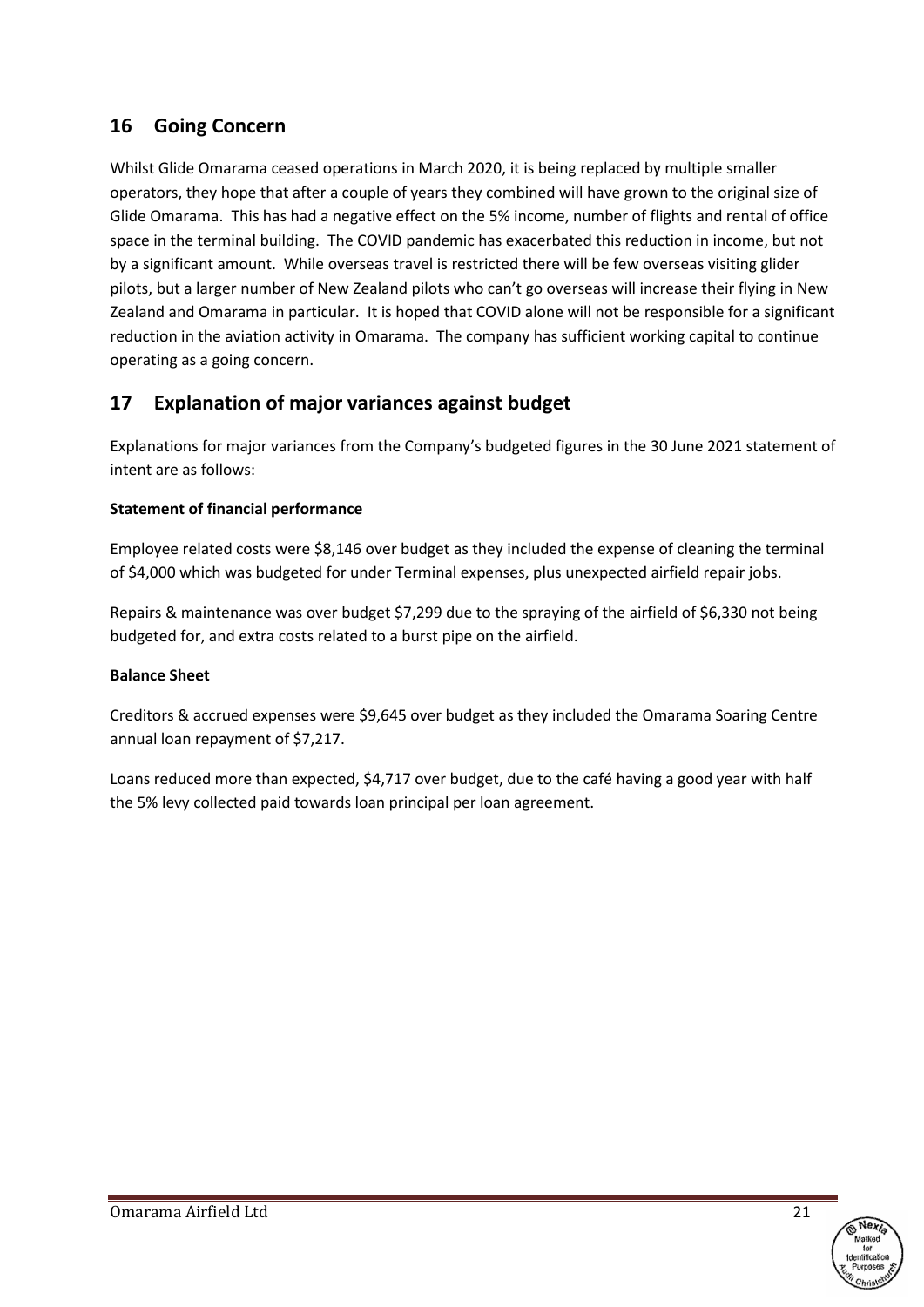# **STATEMENT OF SERVICE PERFORMANCE FOR THE YEAR ENDED 30 JUNE 2021**

The Statement of Intent for the year ended 30 June 2021 had the following performance targets and measures:

### *1) Operate and provide planned services within budgeted income.*

- While COVID-19 and the loss of the large commercial gliding operation has reduced income, the number of movements is now back up to 60% of previous levels and better than budgeted. The higher landing fees have made up for a reduced turnover percentage income and overall the income was \$337 over budget.
- The overall expenses this year were above budget by 7.8% made up of increased accountancy and administration for the revaluation and new operations plus a large expense to maintain the airfield in preparation for the new winch launching facility and additional landing area.

### *2) Achieve a breakeven or better result after prudent provision for asset depreciation and replacement and for further trading requirements.*

- This year the company budgeted to make a \$51,000 loss, but to remain cash flow neutral with the depreciation accounting for that loss. However, with the additional maintenance and administration costs there was a loss of \$11,000 above the budgeted \$51,000 loss and a corresponding reduction in current assets.
- The company has adequate cash reserves and is able to sustain many years of minor cash flow losses, but is expecting that an increase of both commercial and club operations to improve the profitability and cash flow in future years. The Company is promoting additional use of the airfield and developments to increase income.
- An opportunity is being investigated at present to subdivide 8 lots from the company land beside Nimbus Drive with its road and most infrastructure in place already. In time, this development will provide a cash injection that will fund further development of the facilities and activities to enhance the profitability of the airfield into the future.

#### *3) Update the Company's business plan on an annual basis.*

- The company's business plan has been updated this year, but some uncertainties remain over the success of the new operations and their support with ongoing COVID-19 travel restrictions reducing overseas visitor numbers.
- The Directors will continue to work with and promote all commercial and recreational aviation users together with promoting other activities on the airfield. Ongoing maintenance and development of the airfield and facilities will be managed to facilitate those activities. Longer term planning will be directed by the success of these operations activities over the coming season and the ongoing COVID-19 travel restrictions.

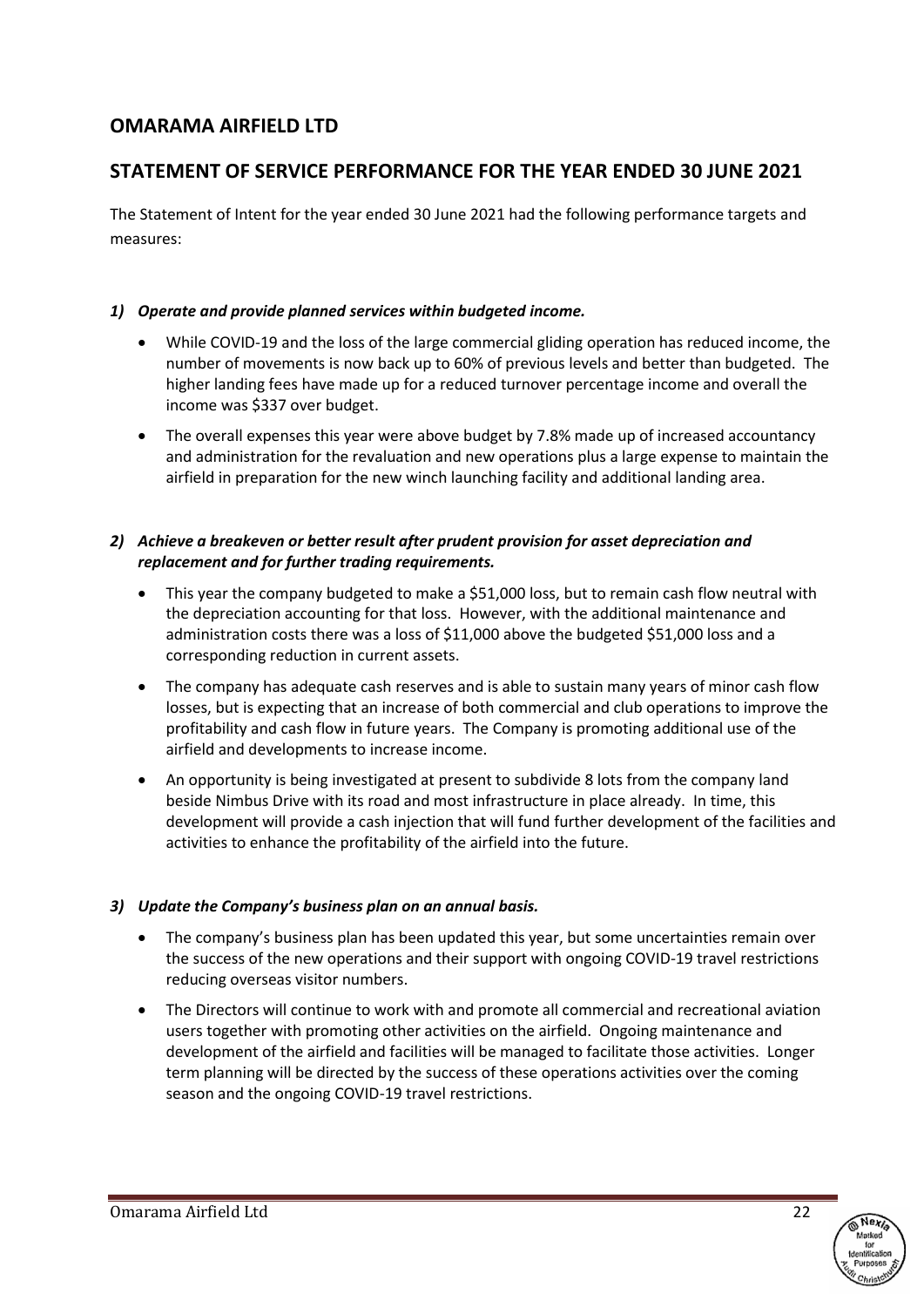### *4) Measure the economic benefits to Omarama and the Ahuriri community arising from the operation and development of the airfield.*

- The airfield company continues to directly employ local people for maintenance, cleaning and secretarial services, together with other services from local contractors and businesses.
- The new commercial and increased club operations continue to use a number of permanent Omarama residents and the summer gliding continues to attract many seasonal visitors each year, all who use local services, dairy, hotels, coffee shops, restaurants and other services.
- The Pink Glider Cafe and Restaurant on the airfield continues to grow in popularity and brings in many visitors while employing additional local staff.
- While overseas visitors will be reduced by the COVID-19 travel restrictions, the clubs and commercial users are promoting their operations within New Zealand as Kiwis return home and will not be traveling away overseas again for this summer at least.
- A large number of the gliding visitors from outside Otago together with their friends and family will each spend many days and nights in Omarama, staying in local accommodation and making use of Omarama's restaurants, hotels, coffee shops and other services.
- The Regional Championships and Christmas camp continue to attract many glider pilots and their family or crew from throughout New Zealand and even some overseas again this year, all staying in Omarama for at least one or two weeks per event, using local town facilities.
- The very successful Youth Glide organisation will continue to hold its exclusive 10-day camp after Christmas. This event includes many parents, helpers and extra instructors as well as the youth, all enjoying the activities and facilities in and around Omarama. There are also additional mini camps throughout the season.
- The airfield has also hosted the commercial skydiving operations from Twizel during poor weather, which brings another group of aviators and visitors to Omarama.
- The airfield will continue to attract an estimated 1,500 visitors per year.

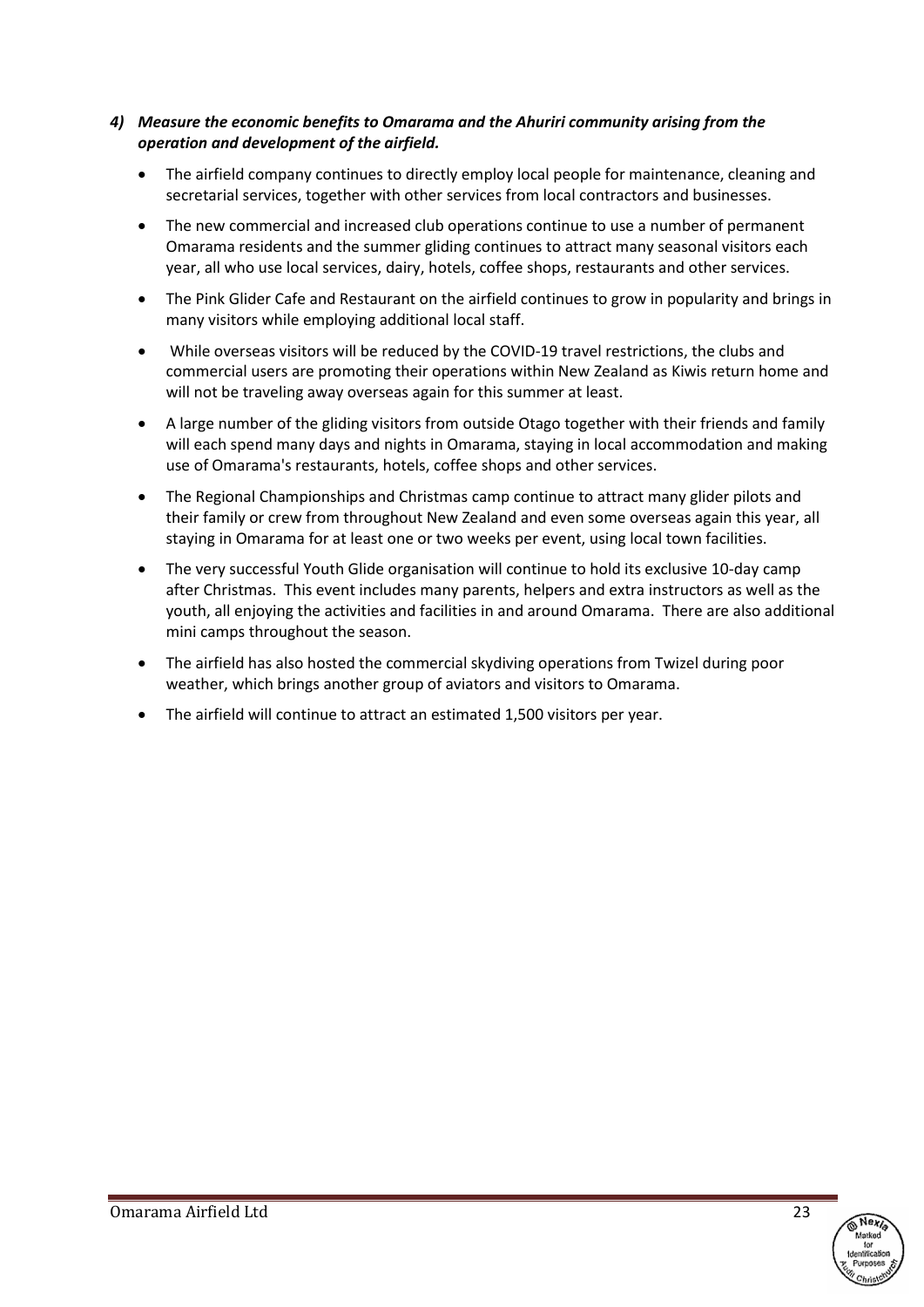

**Nexia Audit Christchurch**

Nexia House Level 4, 123 Victoria Street Christchurch 8013

**POSTAL** PO Box 4160 Christchurch 8140

T: +64 3 379 0829

**nexia.co.nz**

#### **INDEPENDENT AUDITOR'S REPORT**

#### **TO THE READERS OF OMARAMA AIRFIELD LIMITED'S FINANCIAL STATEMENTS AND PERFORMANCE INFORMATION FOR THE YEAR ENDED 30 JUNE 2021**

The Auditor-General is the auditor of Omarama Airfield Limited (the company). The Auditor-General has appointed me, Nathan Breckell, using the staff and resources of Nexia Audit Christchurch, to carry out the audit of the financial statements and performance information of the company on his behalf.

#### **Opinion**

We have audited:

- The financial statements of the company on pages 10 to 21, that comprise the statement of financial position as at 30 June 2021 the statement of financial performance and statement of cash flows for the year ended 30 June 2021 and the notes to the financial statements that include accounting policies and other explanatory information; and
- the performance information of the company on pages 22 to 23.

In our opinion:

- The financial statements of the company on pages 10 to 21:
	- o present fairly, in all material respects:
		- its financial position as at 30 June 2021; and
		- its financial performance and cash flows for the year then ended; and
	- o comply with generally accepted accounting practice in New Zealand in accordance with Public Benefit Entity Simple Format Reporting - Accrual (Public Sector) standard; and
- the performance information of the company on pages 22 to 23 presents fairly, in all material respects, the company's actual performance compared against the performance targets and other measures by which performance was judged in relation to the company's objectives for the year ended 30 June 2021.

Our audit was completed on 27 September 2021. This is the date at which our opinion is expressed. The basis for our opinion is explained below. In addition, we outline the responsibilities of the Board of Directors and our responsibilities relating to the financial statements and the performance information, we comment on other information, and we explain our independence.

#### **Basis for our opinion**

We carried out our audit in accordance with the Auditor-General's Auditing Standards, which incorporate the Professional and Ethical Standards and the International Standards on Auditing (New Zealand) issued by the New Zealand Auditing and Assurance Standards Board. Our responsibilities under those standards are further described in the Responsibilities of the auditor section of our report.

We have fulfilled our responsibilities in accordance with the Auditor-General's Auditing Standards. We believe that the audit evidence we have obtained is sufficient and appropriate to provide a basis for our opinion.

Nexia Audit Christchurch Partnership is affiliated with, but independent from Nexia (NZ) Limited. Nexia (NZ) Limited is a member of Nexia International, a leading, global network of independent accounting and consulting firms. For more information please see <u>www.nexia.co.nz/legal</u><br>Neither Nexia International nor Nexia (NZ) Limited provide services to clients.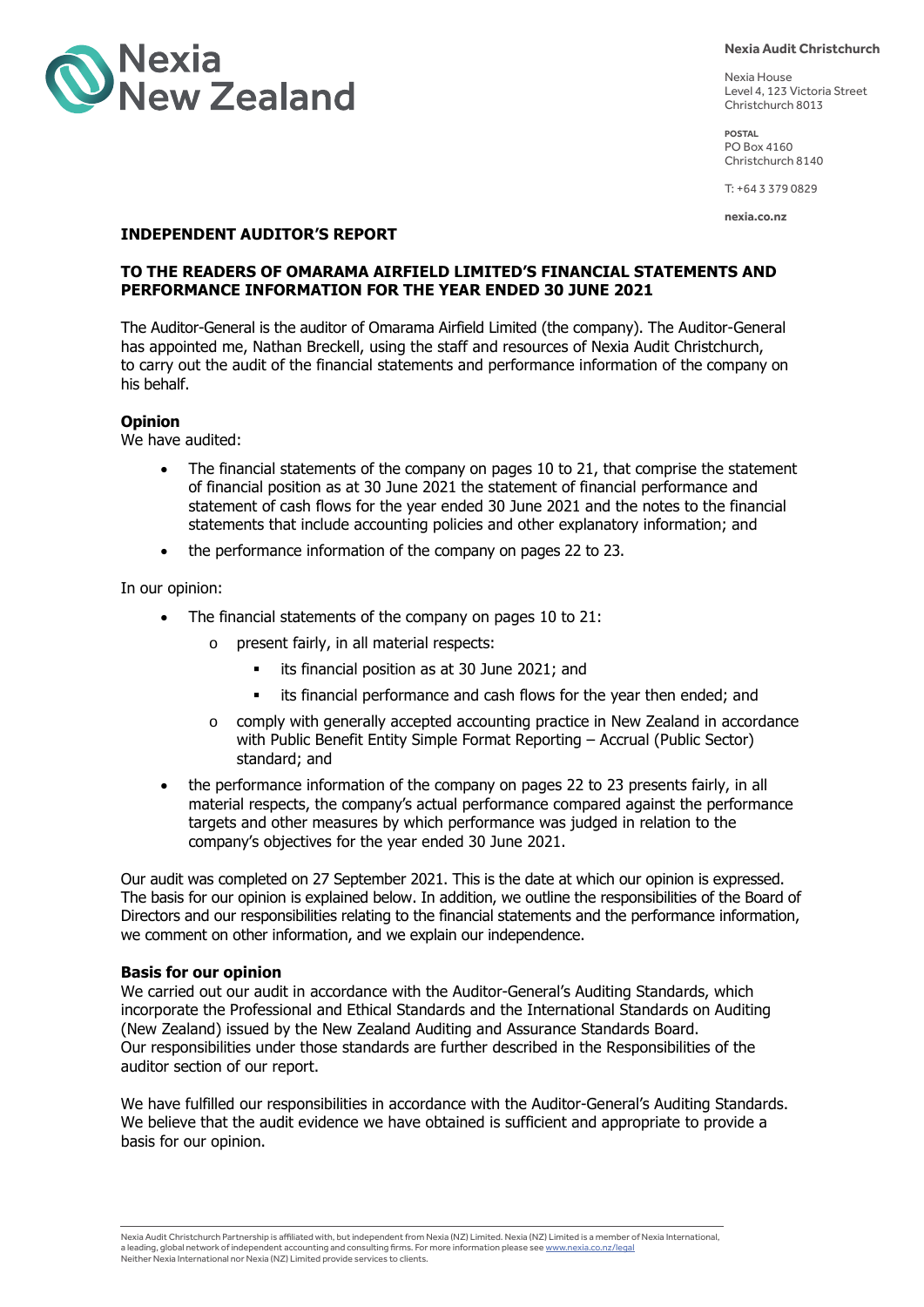

#### **Responsibilities of the Board of Directors for the financial statements and the performance information**

The Board of Directors is responsible on behalf of the company for preparing financial statements that are fairly presented and that comply with generally accepted accounting practice in New Zealand. The Board of Directors is also responsible for preparing the performance information for the company.

The Board of Directors is responsible for such internal control as it determines is necessary to enable it to prepare financial statements and performance information that are free from material misstatement, whether due to fraud or error.

In preparing the financial statements and the performance information, the Board of Directors is responsible on behalf of the company for assessing the company's ability to continue as a going concern. The Board of Directors is also responsible for disclosing, as applicable, matters related to going concern and using the going concern basis of accounting, unless the Board of Directors intends to liquidate the company or to cease operations, or has no realistic alternative but to do so.

The Board of Directors' responsibilities arise from the Local Government Act 2002 and the Airport Authorities (Airport Companies Information Disclosure) Regulations 1999.

#### **Responsibilities of the auditor for the audit of the financial statements and the performance information**

Our objectives are to obtain reasonable assurance about whether the financial statements and the performance information, as a whole are free from material misstatement, whether due to fraud or error, and to issue an auditor's report that includes our opinion.

Reasonable assurance is a high level of assurance, but is not a guarantee that an audit carried out in accordance with the Auditor-General's Auditing Standards will always detect a material misstatement when it exists. Misstatements are differences or omissions of amounts or disclosures, and can arise from fraud or error. Misstatements are considered material if, individually or in the aggregate, they could reasonably be expected to influence the decisions of readers, taken on the basis of these financial statements and the performance information.

We did not evaluate the security and controls over the electronic publication of the financial statements and the performance information.

As part of an audit in accordance with the Auditor-General's Auditing Standards, we exercise professional judgement and maintain professional scepticism throughout the audit. Also:

- We identify and assess the risks of material misstatement of the financial statements and the performance information, whether due to fraud or error, design and perform audit procedures responsive to those risks, and obtain audit evidence that is sufficient and appropriate to provide a basis for our opinion. The risk of not detecting a material misstatement resulting from fraud is higher than for one resulting from error, as fraud may involve collusion, forgery, intentional omissions, misrepresentations, or the override of internal control.
- We obtain an understanding of internal control relevant to the audit in order to design audit procedures that are appropriate in the circumstances, but not for the purpose of expressing an opinion on the effectiveness of the company's internal control.
- We evaluate the appropriateness of accounting policies used and the reasonableness of accounting estimates and related disclosures made by the Board of Directors.
- We evaluate the appropriateness of the reported performance information within the company's framework for reporting its performance.